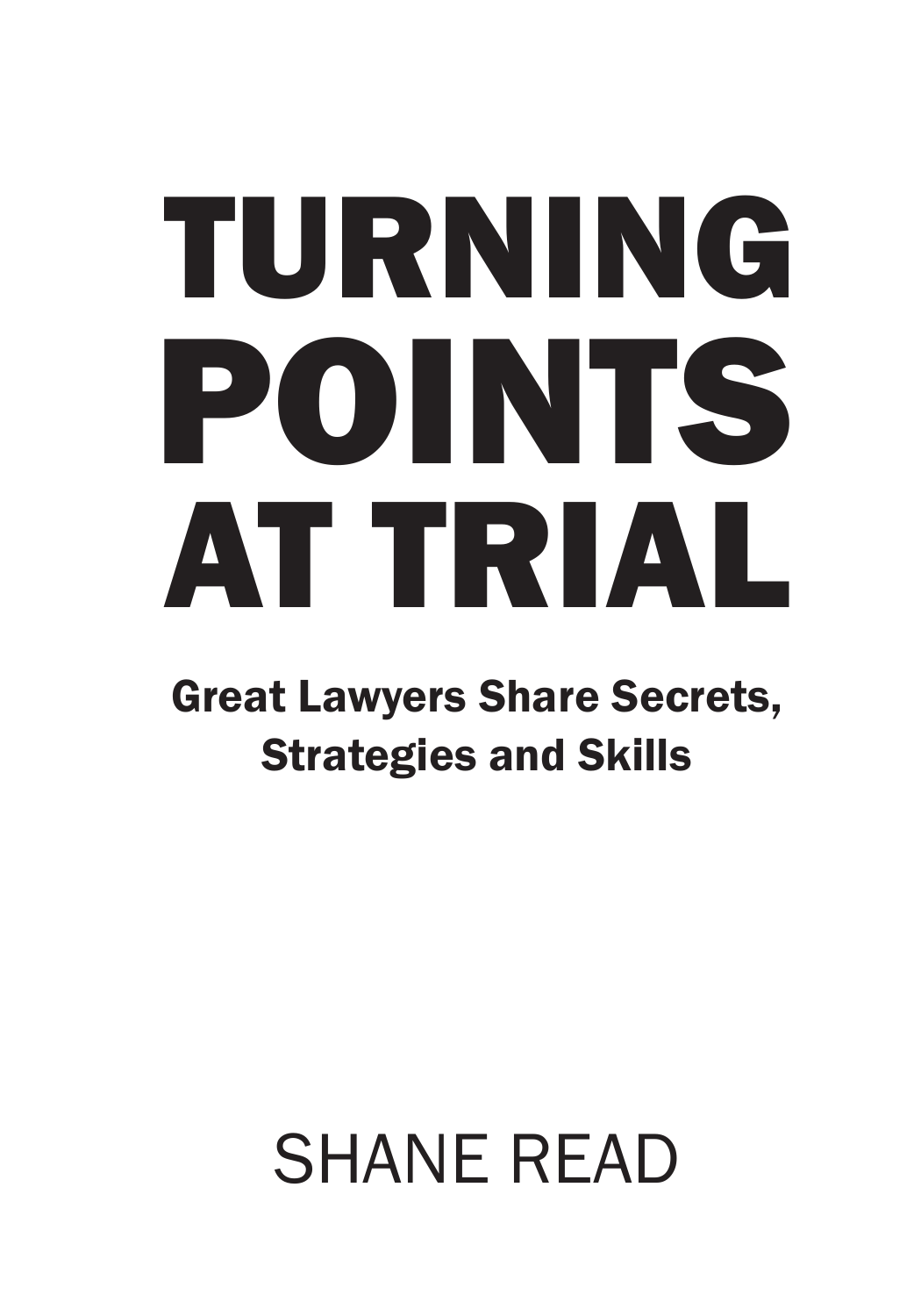#### C<sub>0</sub>

 $\overline{\text{R}}$ 

|  |                  | <b>PART ONE</b>                           |  |
|--|------------------|-------------------------------------------|--|
|  |                  | <b>Opening Statement</b>                  |  |
|  |                  |                                           |  |
|  |                  | <b>CHAPTER 1</b> Mark Lanier              |  |
|  |                  | Create a Spellbinding Opening Statement5  |  |
|  | 1.1              | THE BIGGEST MISTAKE LAWYERS MAKE          |  |
|  | 1.2 <sub>2</sub> |                                           |  |
|  | 1.3              | <b>HOW TO CHANGE BAD FACTS INTO</b>       |  |
|  | 1.4              |                                           |  |
|  | 1.5              | <b>DELIVERING AN OPENING STATEMENT 13</b> |  |
|  | 1.6              |                                           |  |
|  | 1.7              | LANIER'S OPENING STATEMENT 17             |  |
|  | 1.8              |                                           |  |
|  | 1.9              |                                           |  |
|  |                  | CHAPTER 2 Windle Zurley                   |  |
|  |                  |                                           |  |
|  | 2.1              |                                           |  |
|  | 2.2              | <b>OPENING STATEMENT STRATEGIES  37</b>   |  |
|  | 2.3              |                                           |  |

2.4 Turley's Opening Statement .........................40 2.5 Defendant's Opening Statement .................60 2.6 Review of Turley's Opening ..........................64 2.7 The Verdict and Aftermath...........................65 2.8 Chapter Checklist ............................................67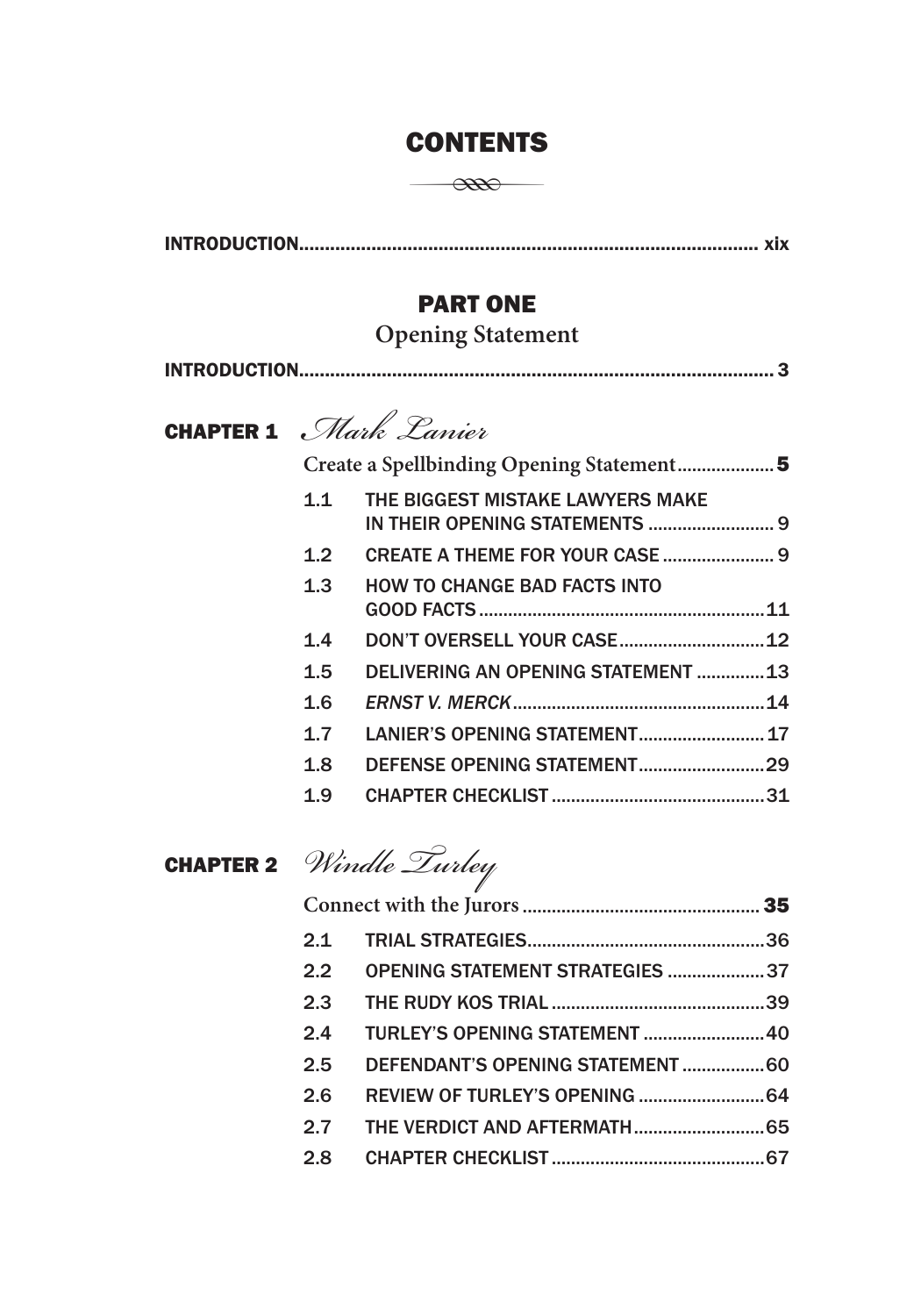|     | <b>CHAPTER 3</b> Bryan Stevenson            |     |
|-----|---------------------------------------------|-----|
|     |                                             |     |
| 3.1 | <b>HOW TO DELIVER A WINNING ARGUMENT 72</b> |     |
|     | 3.2 CREATING A THEME FOR AN OPENING         |     |
| 3.3 |                                             |     |
| 3.4 | APPLY STEVENSON'S TALK TO YOUR NEXT         |     |
| 3.5 |                                             | .85 |

#### Part Two

#### **Direct Examination**

|--|--|

|     | <b>CHAPTER 4</b> Fren McClain                                                                                                                                                                                                                                                                    |  |
|-----|--------------------------------------------------------------------------------------------------------------------------------------------------------------------------------------------------------------------------------------------------------------------------------------------------|--|
|     |                                                                                                                                                                                                                                                                                                  |  |
| 4.1 | STRATEGIES FOR DIRECT EXAMINATION  93                                                                                                                                                                                                                                                            |  |
|     | 4.2 DIRECT EXAMINATION OF ERIC PEOPLES 97                                                                                                                                                                                                                                                        |  |
|     |                                                                                                                                                                                                                                                                                                  |  |
| 44  | BIGGEST MISTAKES LAWYERS MAKE 116                                                                                                                                                                                                                                                                |  |
|     |                                                                                                                                                                                                                                                                                                  |  |
|     |                                                                                                                                                                                                                                                                                                  |  |
|     | <b>CHAPTER 5</b> Maureen O'Brien                                                                                                                                                                                                                                                                 |  |
|     | $\mathbf{r}$ and $\mathbf{r}$ and $\mathbf{r}$ and $\mathbf{r}$ and $\mathbf{r}$ and $\mathbf{r}$ and $\mathbf{r}$ and $\mathbf{r}$ and $\mathbf{r}$ and $\mathbf{r}$ and $\mathbf{r}$ and $\mathbf{r}$ and $\mathbf{r}$ and $\mathbf{r}$ and $\mathbf{r}$ and $\mathbf{r}$ and $\mathbf{r}$ and |  |

|     | Telling the Story with a Reluctant Witness119 |  |
|-----|-----------------------------------------------|--|
| 5.1 |                                               |  |
| 5.2 |                                               |  |
| 5.3 | THE BIGGEST MISTAKES LAWYERS MAKE 124         |  |
| 5.4 |                                               |  |
| 5.5 | <b>STATE OF ILLINOIS V. TIMOTHY MOORE</b>     |  |
|     |                                               |  |
| 5.6 | DIRECT EXAMINATION OF ROBIN  127              |  |
| 5.7 | <b>DIRECT EXAMINATION OF</b>                  |  |
|     |                                               |  |
| 5.8 | AFTERMATH OF THE TRIAL 143                    |  |
| 59  |                                               |  |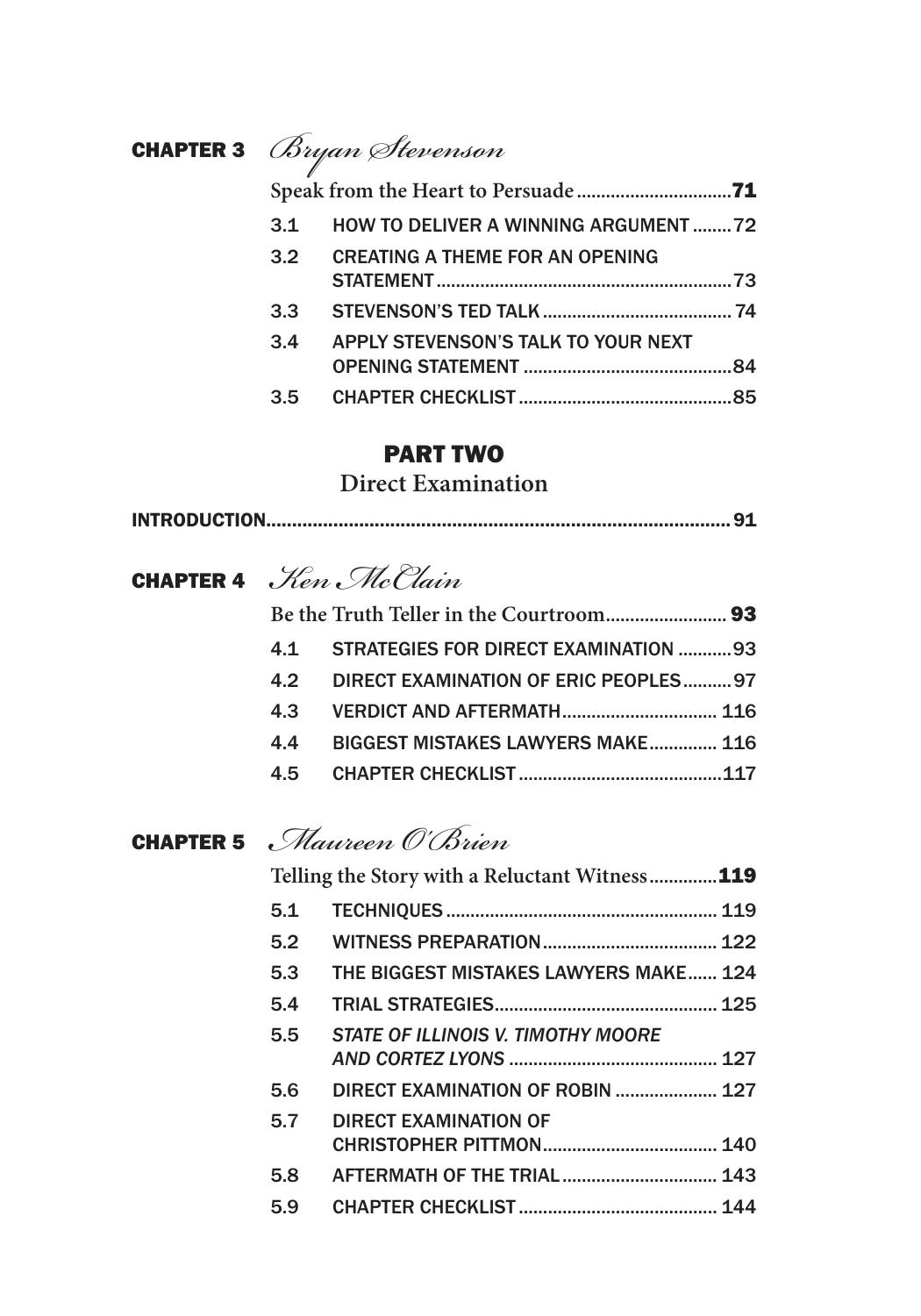#### Part Three

#### **Cross-Examination**

# Chapter 6 *Alan Dershowitz*

| 6.1 |                                               |  |
|-----|-----------------------------------------------|--|
| 6.2 | RULES OF THE JUSTICE GAME  153                |  |
| 6.3 |                                               |  |
| 6.4 | <b>OBSERVATIONS ON CROSS-EXAMINATION  154</b> |  |
| 6.5 | <b>THE MURDER OF IRIS KONES  156</b>          |  |
| 6.6 |                                               |  |
| 6.7 | CROSS-EXAMINATION OF PAROLA 161               |  |
| 6.8 |                                               |  |
| 6.9 |                                               |  |

# Chapter 7 *David Bernick*

| 7.1  | <b>MOST COMMON MISTAKES LAWYERS</b>           |  |
|------|-----------------------------------------------|--|
|      |                                               |  |
| 7.2  |                                               |  |
| 7.3  |                                               |  |
| 7.4  | <b>MAINTAIN CONTROL OF WITNESS ON</b>         |  |
|      |                                               |  |
| 7.5  | CROSS-EXAMINATION OF EXPERTS 177              |  |
| 7.6  | USE CHARTS ON CROSS-EXAMINATION 177           |  |
| 7.7  | <b>CLOSING ARGUMENT STRATEGIES178</b>         |  |
| 7.8  |                                               |  |
| 7.9  | <b>INSIGHTS FROM THE GRACE TRIAL 179</b>      |  |
| 7.10 | <b>EXCERPTS FROM THE OPENING STATEMENT</b>    |  |
|      | IN UNITED STATES V. W.R. GRACE & CO.  182     |  |
| 7.11 | <b>CROSS-EXAMINATION OF ROBERT LOCKE  184</b> |  |
| 7.12 | <b>CROSS-EXAMINATION OF INVESTIGATOR 206</b>  |  |
| 7.13 | <b>THEME IN CLOSING ARGUMENT  211</b>         |  |
| 7.14 |                                               |  |
| 7.15 |                                               |  |
|      |                                               |  |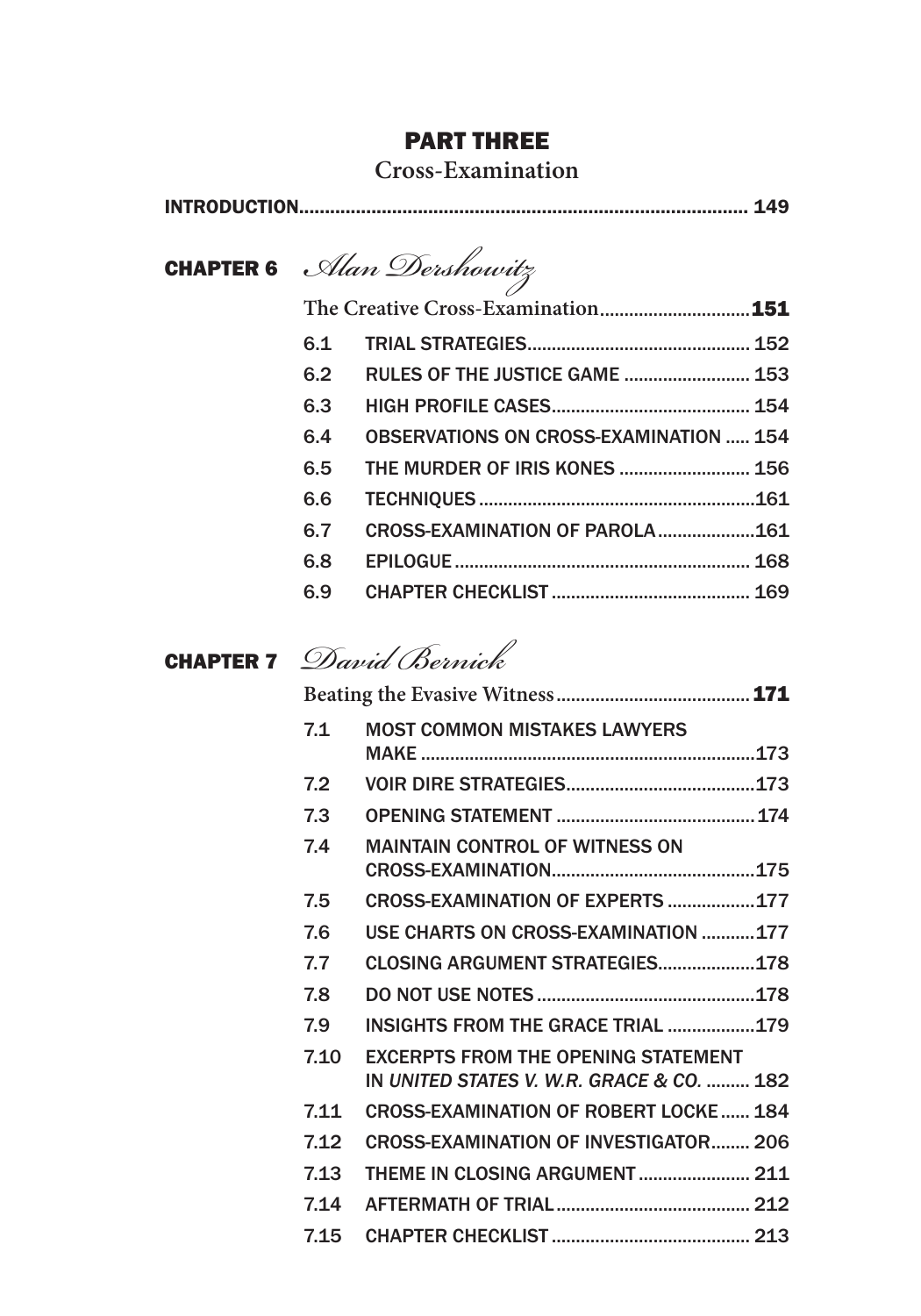#### **PAPT FAIID**

|     | FARI FUUR                                                                     |                                                                                                                                 |
|-----|-------------------------------------------------------------------------------|---------------------------------------------------------------------------------------------------------------------------------|
|     |                                                                               |                                                                                                                                 |
|     |                                                                               |                                                                                                                                 |
|     |                                                                               |                                                                                                                                 |
|     |                                                                               |                                                                                                                                 |
| 8.1 |                                                                               |                                                                                                                                 |
| 8.2 | <b>BENNETT SETS UP CROSS-EXAMINATIONS</b><br>DURING THE OPENING STATEMENT 223 |                                                                                                                                 |
| 8.3 | CROSS-EXAMINATION PRINCIPLES 225                                              |                                                                                                                                 |
| 8.4 | ZAPRUDER ARBITRATION TRIAL  229                                               |                                                                                                                                 |
| 8.5 | <b>CROSS-EXAMINATION OF</b>                                                   |                                                                                                                                 |
| 8.6 | <b>OPPOSING COUNSEL'S DIRECT</b><br>EXAMINATION OF JOHN STASZYN 240           |                                                                                                                                 |
| 8.7 | <b>BENNETT'S CROSS-EXAMINATION</b>                                            |                                                                                                                                 |
| 8.8 | THE ARBITRATORS' QUESTIONS247                                                 |                                                                                                                                 |
| 8.9 | <b>BENNETT'S CLOSING ARGUMENT</b>                                             |                                                                                                                                 |
|     |                                                                               |                                                                                                                                 |
|     |                                                                               |                                                                                                                                 |
|     | <b>CHAPTER 8</b>                                                              | <b>Cross-Examination of the Expert Witness</b><br>Robert S. Bennett<br>Wage Guerilla Warfare with the Expert221<br>8.10<br>8.11 |

Chapter 9 *Frank Branson*

|     | The Art of Undermining the Expert Witness253 |  |
|-----|----------------------------------------------|--|
|     |                                              |  |
| 9.2 | CROSS-EXAMINATION STRATEGIES 254             |  |
| 9.3 | <b>CROSS-EXAMINATION OF EXPERT WITNESS</b>   |  |
| 9.4 |                                              |  |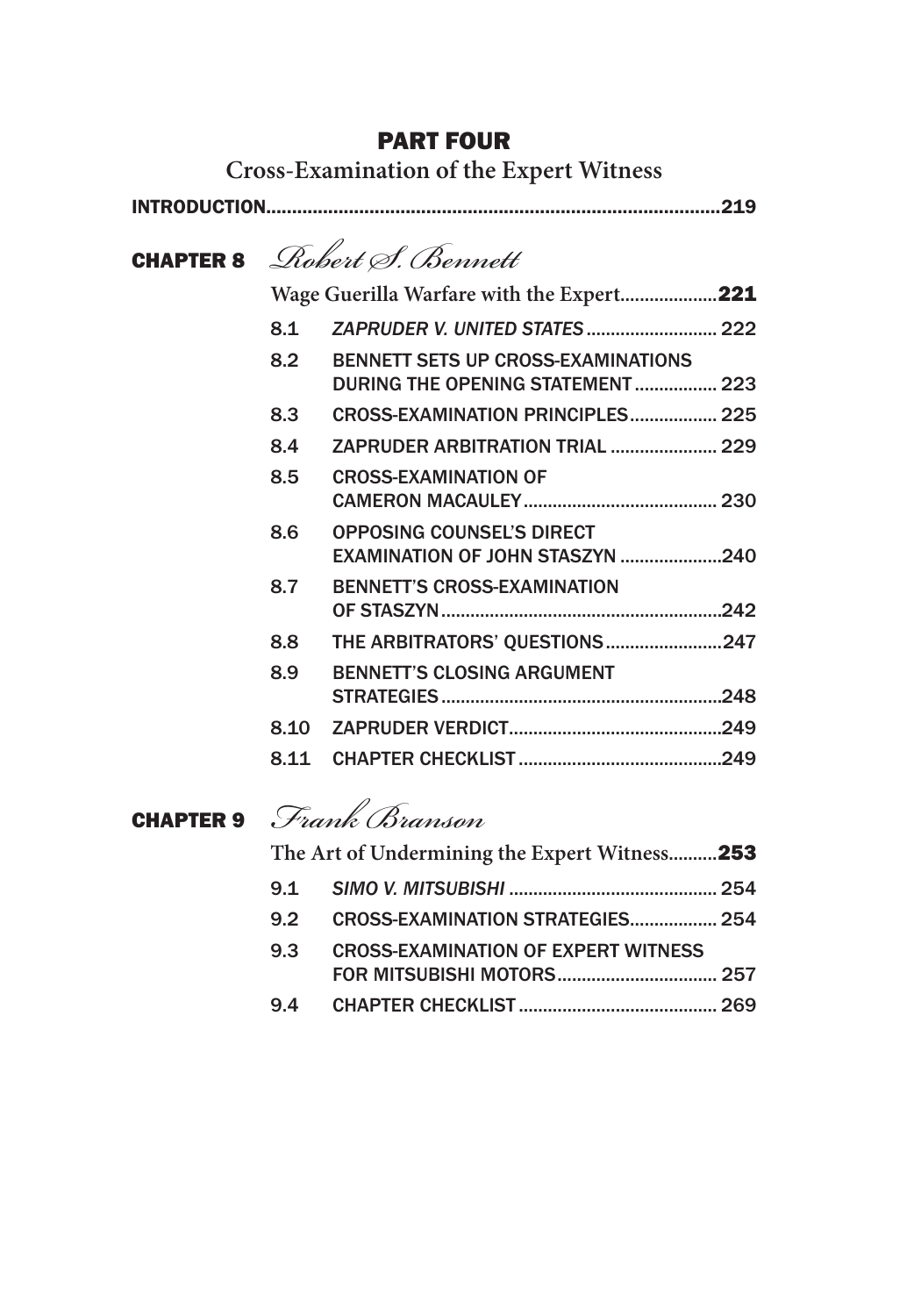#### Part Five

### **Closing Argument**

# Chapter 10 *Mark Lanier*

|      | <b>Empower the Jury to Change the World 275</b> |
|------|-------------------------------------------------|
| 10.1 | <b>CLOSING ARGUMENT STRATEGIES 275</b>          |
|      | 10.2 LANIER'S CLOSING ARGUMENT IN               |
|      |                                                 |
| 10.4 | LANIER'S REBUTTAL ARGUMENT  288                 |
| 10.5 |                                                 |
| 10.6 | <b>STRATEGIES FOR PUNITIVE DAMAGES</b>          |
|      |                                                 |
|      | 10.7 LANIER'S PUNITIVE DAMAGES ARGUMENT 296     |
| 10 R |                                                 |

# Chapter 11 *Tom Girardi*

|      | The Passionate Closing Argument 301          |  |
|------|----------------------------------------------|--|
| 11.1 |                                              |  |
| 11.2 |                                              |  |
| 11.3 | YOU MUST CARE ABOUT YOUR CLIENT 303          |  |
| 11.4 | CANDOR IN CLOSING ARGUMENT 305               |  |
| 11.5 | <b>HOW TO DISCUSS JURY INSTRUCTIONS  305</b> |  |
| 11.6 | AN ARGUMENT TO MAKE WHEN JURORS              |  |
|      |                                              |  |
| 11.7 | HOW TO MAKE A DAMAGES ARGUMENT  306          |  |
| 11.8 |                                              |  |
| 11.9 |                                              |  |
|      | 11.10 GET THE TRIAL TRANSCRIPT 308           |  |
|      |                                              |  |
|      | 11.12 HOW TO ARGUE AGAINST A LIKABLE         |  |
|      |                                              |  |
|      | 11.13 STOW V. LOS ANGELES DODGERS 308        |  |
|      | 11.14 GIRARDI'S CLOSING ARGUMENT 312         |  |
|      |                                              |  |
|      | 11.16 GIRARDI'S REBUTTAL ARGUMENT  328       |  |
|      |                                              |  |
|      |                                              |  |
|      |                                              |  |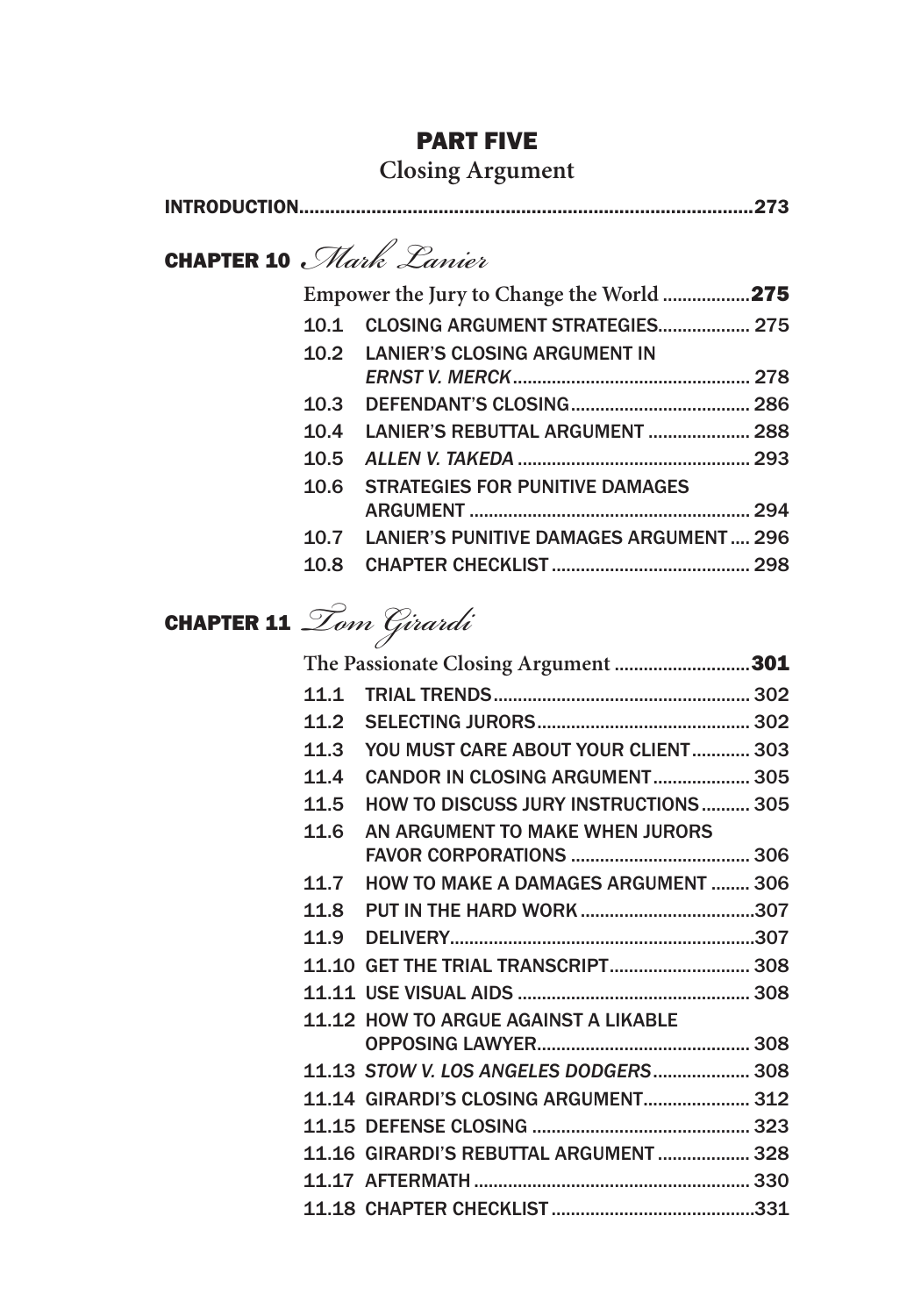Chapter 12 *Frank Branson*

| The Closing Argument Built on Credibility335 |                                       |  |
|----------------------------------------------|---------------------------------------|--|
| 12.1                                         |                                       |  |
|                                              | 12.2 BOHNE V. ENVIROCLEAN MANAGEMENT  |  |
|                                              | 12.3 THE TRUCK DRIVER'S DEPOSITION337 |  |
| 12.4                                         | THE SAFETY DIRECTOR'S DEPOSITION  339 |  |
|                                              |                                       |  |
| 12.6                                         | <b>CLOSING ARGUMENT AND TRIAL</b>     |  |
|                                              |                                       |  |
|                                              | 12.7 DEFENSE CLOSING ARGUMENT 343     |  |
| 12.8                                         | BRANSON'S REBUTTAL ARGUMENT 345       |  |
| 12.9                                         |                                       |  |

#### Part Six

#### **Deposition**

|--|

Chapter 13 *Michael Brickman*

|      | Win at Deposition through Relentless      |  |
|------|-------------------------------------------|--|
|      |                                           |  |
|      |                                           |  |
|      |                                           |  |
|      | 13.3 MEDICAL MALPRACTICE DEPOSITIONS  363 |  |
|      | 13.4 THE DERMATOLOGIST'S DEPOSITION 365   |  |
| 13.5 | THE PHARMACIST'S DEPOSITION374            |  |
| 13.6 | THE PHARMACY SUPERVISOR'S                 |  |
|      |                                           |  |
|      |                                           |  |

Chapter 14 *Don Tittle*

| The Purpose Driven Deposition 389           |  |
|---------------------------------------------|--|
| 14.1 INTRODUCTION TO LORD V. CITY           |  |
|                                             |  |
| 14.2 BURNSIDE'S DEATH AND LORD'S ARREST 392 |  |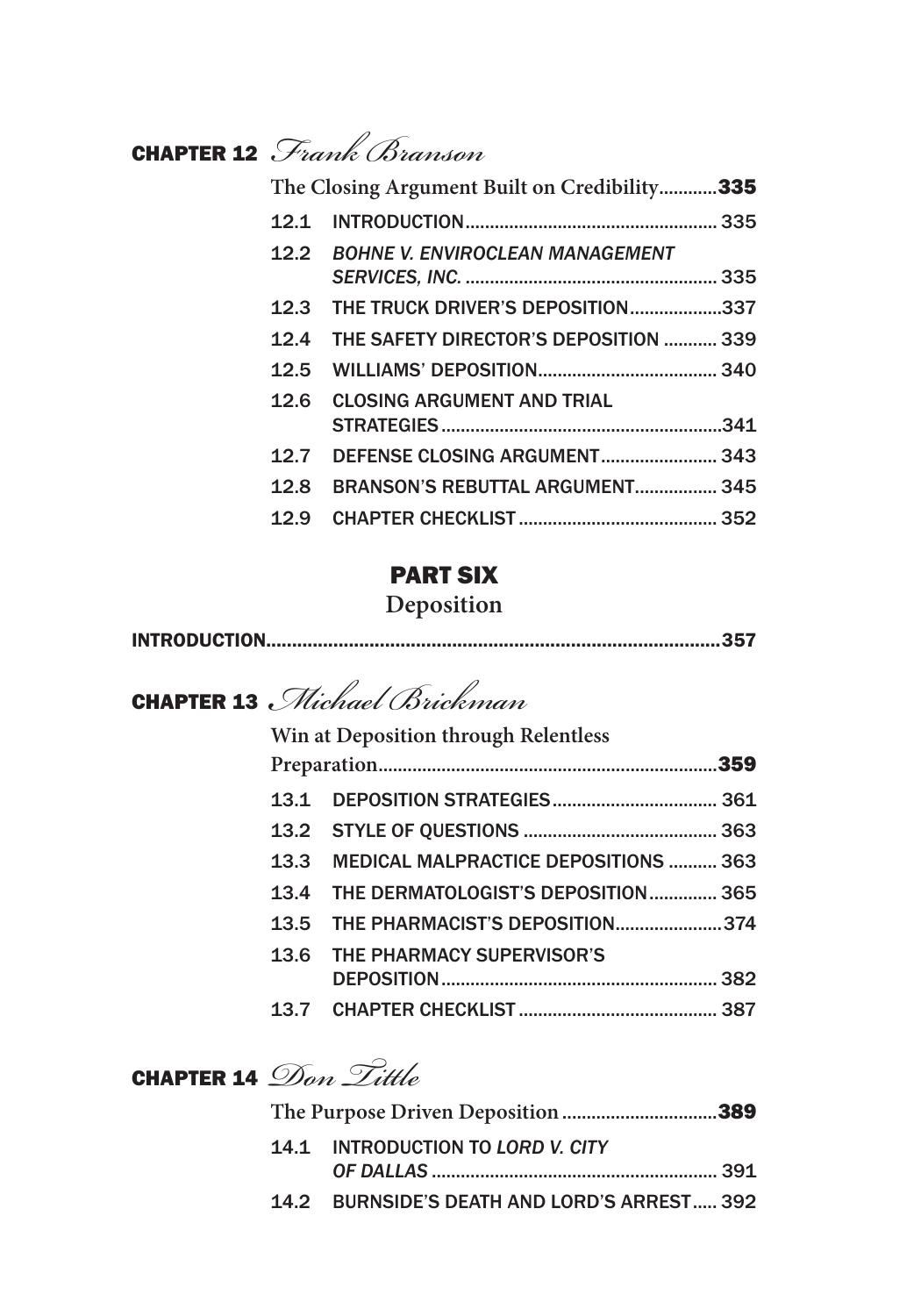| 14.3 |                                              |  |
|------|----------------------------------------------|--|
| 14.4 |                                              |  |
| 14.5 | SUMMARY OF TITTLE'S TACTICS411               |  |
| 14.6 |                                              |  |
| 14.7 | DEFENDANT'S OPENING STATEMENT 413            |  |
| 14.8 | <b>CROSS-EXAMINATION OF</b>                  |  |
|      |                                              |  |
|      | 14.9 DEFENDANT'S CLOSING ARGUMENT 424        |  |
|      | 14.10 TURNING POINT IN CLOSING ARGUMENT  426 |  |
|      | 14.11 TITTLE'S REBUTTAL ARGUMENT  427        |  |
|      |                                              |  |
|      |                                              |  |
|      |                                              |  |

#### Part Seven

### **Appellate Oral Argument**

|--|--|

# Chapter 15 *Bryan Stevenson*

| Have a Conversation, Not an Argument, |                                                                             |  |  |  |
|---------------------------------------|-----------------------------------------------------------------------------|--|--|--|
|                                       |                                                                             |  |  |  |
| 151                                   | ORAL ARGUMENT STRATEGIES 440                                                |  |  |  |
| 15.2                                  | PARTICULAR CHALLENGES FOR DEATH<br><b>PENALTY AND CRIMINAL APPEALS  446</b> |  |  |  |
| 15.3                                  | VIEWS ON THE DEATH PENALTY447                                               |  |  |  |
| 15.4                                  | ARE CRIMINAL DEFENDANTS GUILTY? 449                                         |  |  |  |
| 15.5                                  | <b>NELSON V. CAMPBELL BACKGROUND 450</b>                                    |  |  |  |
| 15.6                                  | <b>NELSON ORAL ARGUMENT 453</b>                                             |  |  |  |
| 15.7                                  |                                                                             |  |  |  |
| 15.8                                  | SUPREME COURT'S DECISION  461                                               |  |  |  |
| 15.9                                  |                                                                             |  |  |  |
|                                       | 15.10 MILLER ORAL ARGUMENT 463                                              |  |  |  |
|                                       |                                                                             |  |  |  |
|                                       | <b>15.12 STEVENSON'S NEXT CHALLENGE FOR</b>                                 |  |  |  |
|                                       |                                                                             |  |  |  |
|                                       |                                                                             |  |  |  |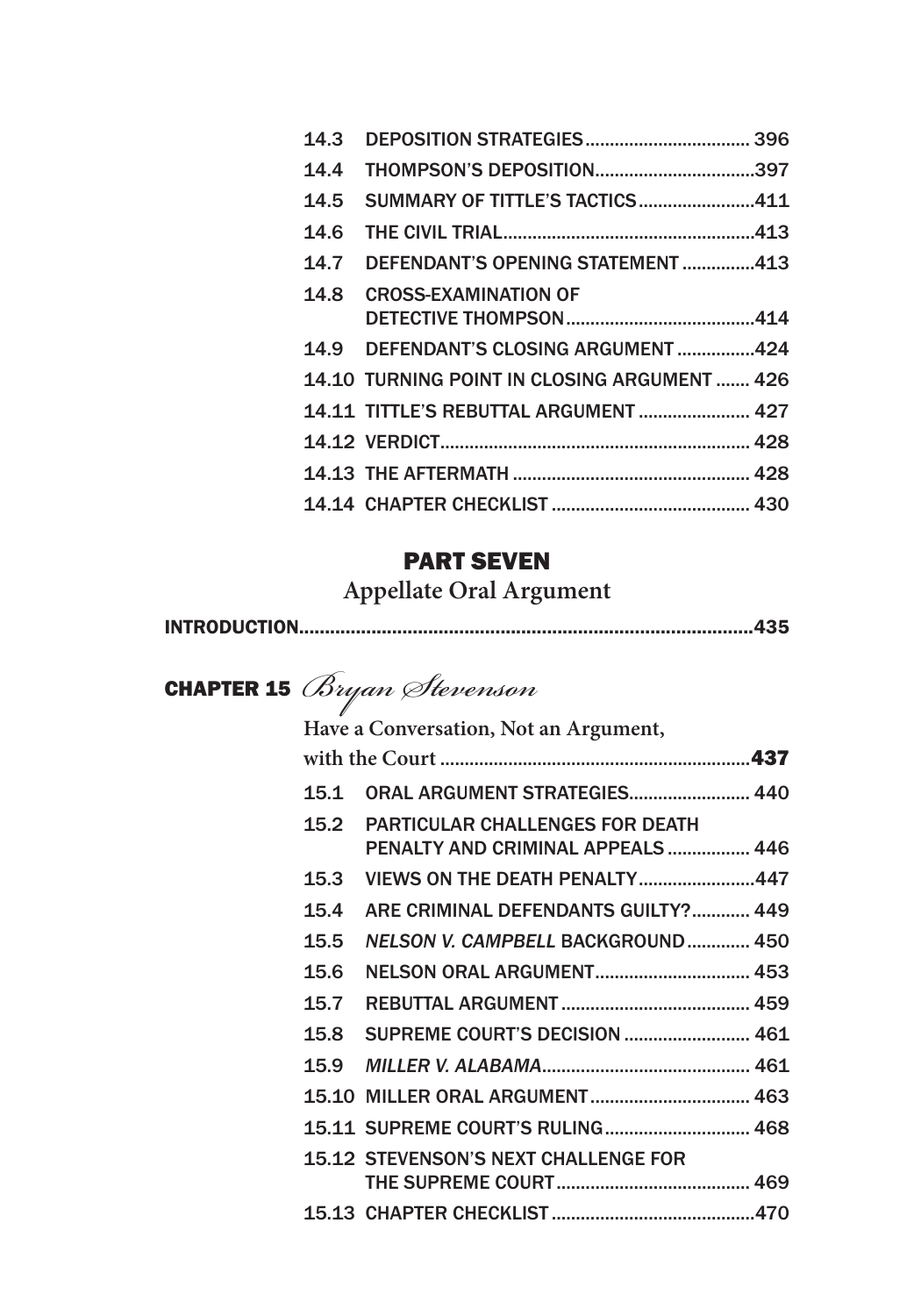Chapter 16 *Lisa Blatt*

| 16.1 |                                    |  |
|------|------------------------------------|--|
| 16.2 |                                    |  |
| 16.3 |                                    |  |
| 16.4 | UNITED STATES V. FLORES-MONTANO477 |  |
| 16.5 | ADOPTIVE COUPLE V. BABY GIRL  482  |  |
| 16.6 | <b>BLATT'S ORAL ARGUMENT  484</b>  |  |
| 16.7 | ORAL ARGUMENT OF ATTORNEY FOR      |  |
|      |                                    |  |
| 16.8 | BLATT'S REBUTTAL ARGUMENT 493      |  |
| 16.9 |                                    |  |
|      |                                    |  |

Chapter 17 *Alan Dershowitz*

| 17.1 |  | <b>TAILOR YOUR BRIEF TO THE ARGUMENT  499</b> |  |
|------|--|-----------------------------------------------|--|
| 17.2 |  | PREPARING FOR ORAL ARGUMENT 500               |  |
| 17.3 |  | <b>BIGGEST MISTAKE LAWYERS MAKE  500</b>      |  |
| 17.4 |  |                                               |  |
| 17.5 |  | HOW TO ANSWER DIFFICULT QUESTIONS 502         |  |
| 17.6 |  | TABISH AND MURPHY V. NEVADA 504               |  |
| 17.7 |  |                                               |  |
| 17.8 |  |                                               |  |
|      |  |                                               |  |
|      |  |                                               |  |
|      |  |                                               |  |
|      |  |                                               |  |
|      |  |                                               |  |
|      |  |                                               |  |
|      |  |                                               |  |
|      |  |                                               |  |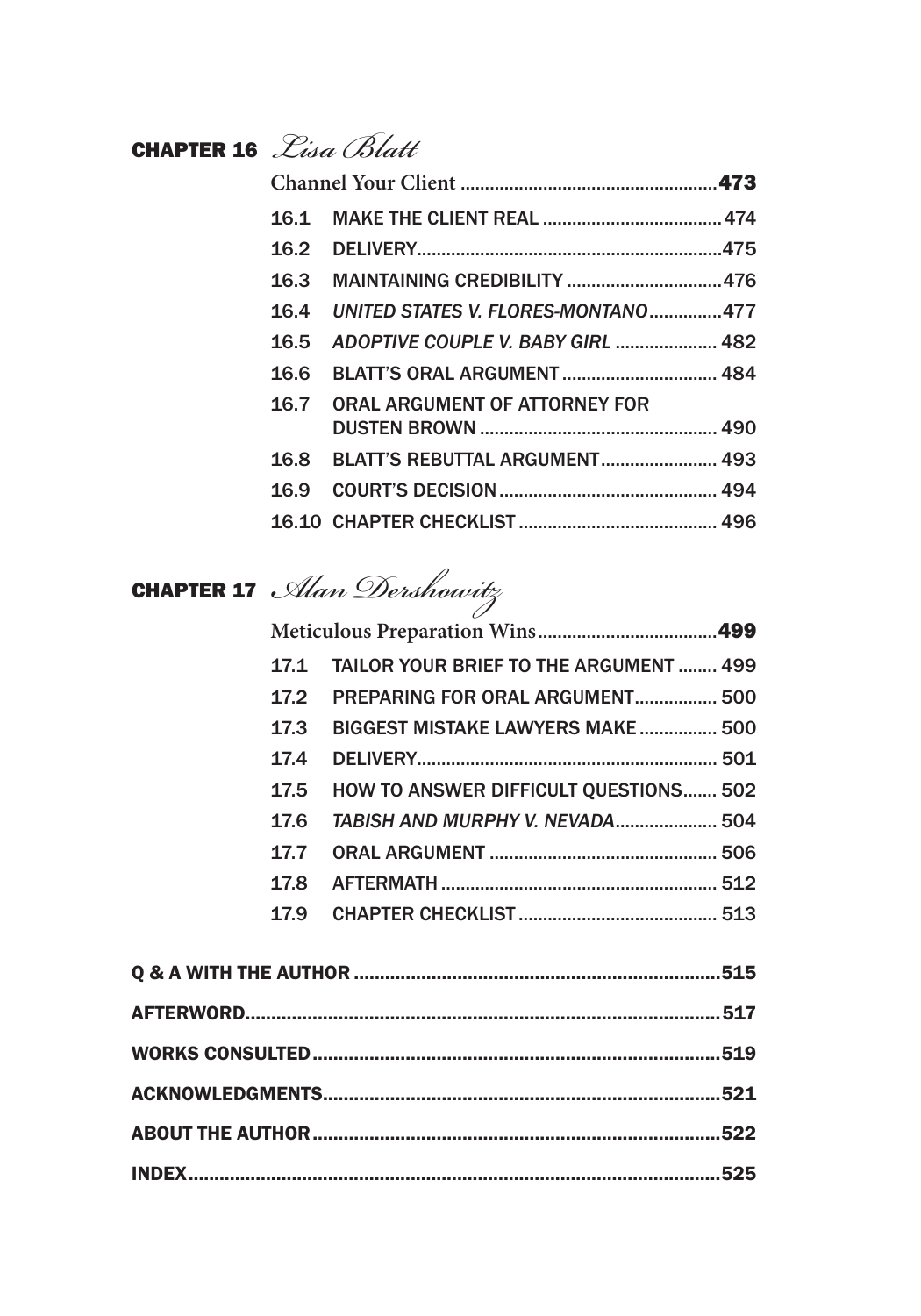#### INTRODUCTION

 $\mathcal I$ <sub>n my previous three textbooks, I have taken the lead to explain litigation</sub> skills. Here, like a good commentator at a championship game, I have let the great trial lawyers I interviewed take center stage.

As I wrote this book, I had one goal: I wanted this book to give readers access to specific trial strategies they could use that could not be found anywhere else. To that end, I did not want my subjects just to tell a bunch of war stories that were exciting but of no help to lawyers with more ordinary cases.

As a result, I required each of my interviewees to provide me with a transcript of a particular trial skill where there was a turning point that affected the trial's outcome. While all the transcripts were captivating, I analyzed them to confirm that they would reveal skills and strategies with wide applicability for all trial lawyers.

I then asked the lawyers to discuss, first, their trial strategies in general and then the specific skill from the transcript that resulted in the turning point for their trial. As the book evolved, I decided to include a section on depositions and appeals because many cases are won before or after a trial.

Learning trial skills from great lawyers in the context of these fascinating cases makes them easier to learn and more memorable. For example, the cases analyzed include the largest jury verdict against the Catholic Church for sex abuse by a priest, a \$9 billion verdict against a pharmaceutical company for marketing a dangerous drug, a civil rights case against a police officer for falsely arresting a woman for murder, and the heart-wrenching case of a couple who fought for the return of their adopted daughter from her biological father who had obtained custody two years after the adoption.

This book also provides numerous links to related video and audio sources at www.TurningPointsatTrial.com for further study. In addition, each chapter has a checklist that summarizes the lawyer's strategies that are discussed in the chapter. This checklist provides a quick reference that ensures that the reader can remember the lessons learned. There is a wealth of strategies and skills taught in the book. In the checklists alone, there are 447 tips.

As you read the book, you will notice that the great lawyers who are profiled share common principles about trial strategy and the execution of trial skills. Unfortunately, these ideas and techniques are seldom taught in law schools nor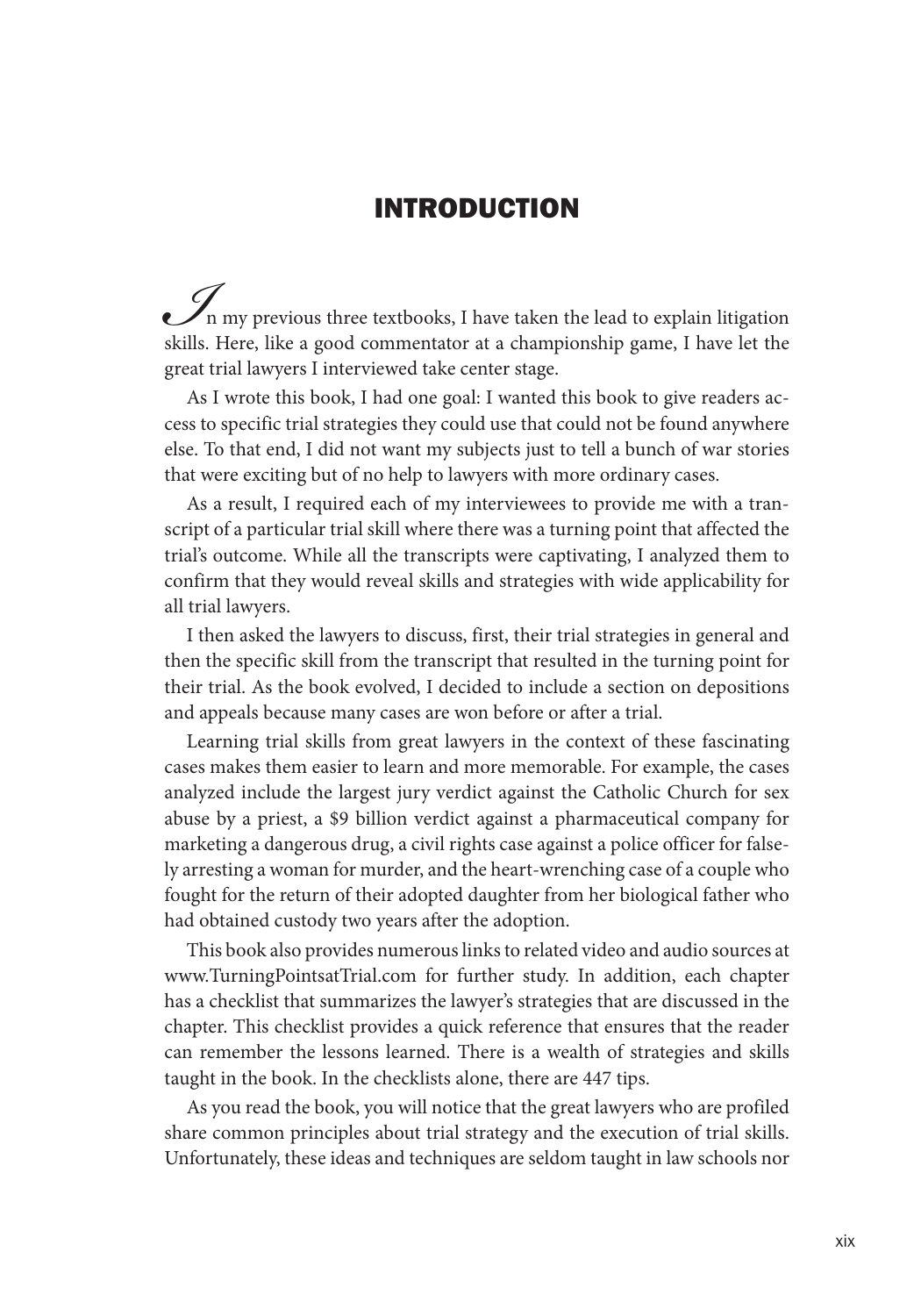practiced in most courtrooms. The good news is that no matter what type of trial practice you have, you can learn the right skills and strategies from reading this book and immediately become more successful.

Courtroom advocacy is also an art. You will see that each lawyer adapts the trial principles and skills to fit his or her personality. By learning from the wide variety of successful lawyers who are profiled in this book, you can benefit from determining which strategies will work best with your own personality and skills and make adjustments as necessary.

A question you may have before starting this journey is, "How were the lawyers chosen?" There is no definitive list of great trial lawyers. Also, fame can be very misleading. Some famous lawyers achieved their notoriety for a particular case whose outcome was not dependent on the lawyer at all, but because the overwhelming facts, mediocre opposing counsel, the law itself, or some other cause determined the outcome.

Other famous lawyers have achieved acclaim through aggressive self-promotion. On the other hand, there are many great trial lawyers who never receive national exposure because they never seek it. Indeed, "famous" and "great" are not synonymous when it comes to describing a lawyer.

Consequently, this book does not pretend to create the definitive list of the greatest trial lawyers. While some of the lawyers in this book are household names, they were not chosen for their fame. I chose all the lawyers because they are certainly among the best at their craft and were passionate about sharing secrets, strategies, and skills so others could be successful. I also wanted to share with you perspectives from all around the country. In that regard, I interviewed lawyers from New York, California, Washington, D.C., Chicago, Alabama, South Carolina, Missouri, and Texas. The interviews cover the entire spectrum of trial practice lawyers, from plaintiff's attorneys to defense attorneys, prosecutors to criminal defense attorneys, as well as appellate attorneys.

In my teaching and writings, I am a strong believer that "less is more." With that in mind, let's end the introduction and begin a fascinating journey to improve your trial skills by learning from the best lawyers in America.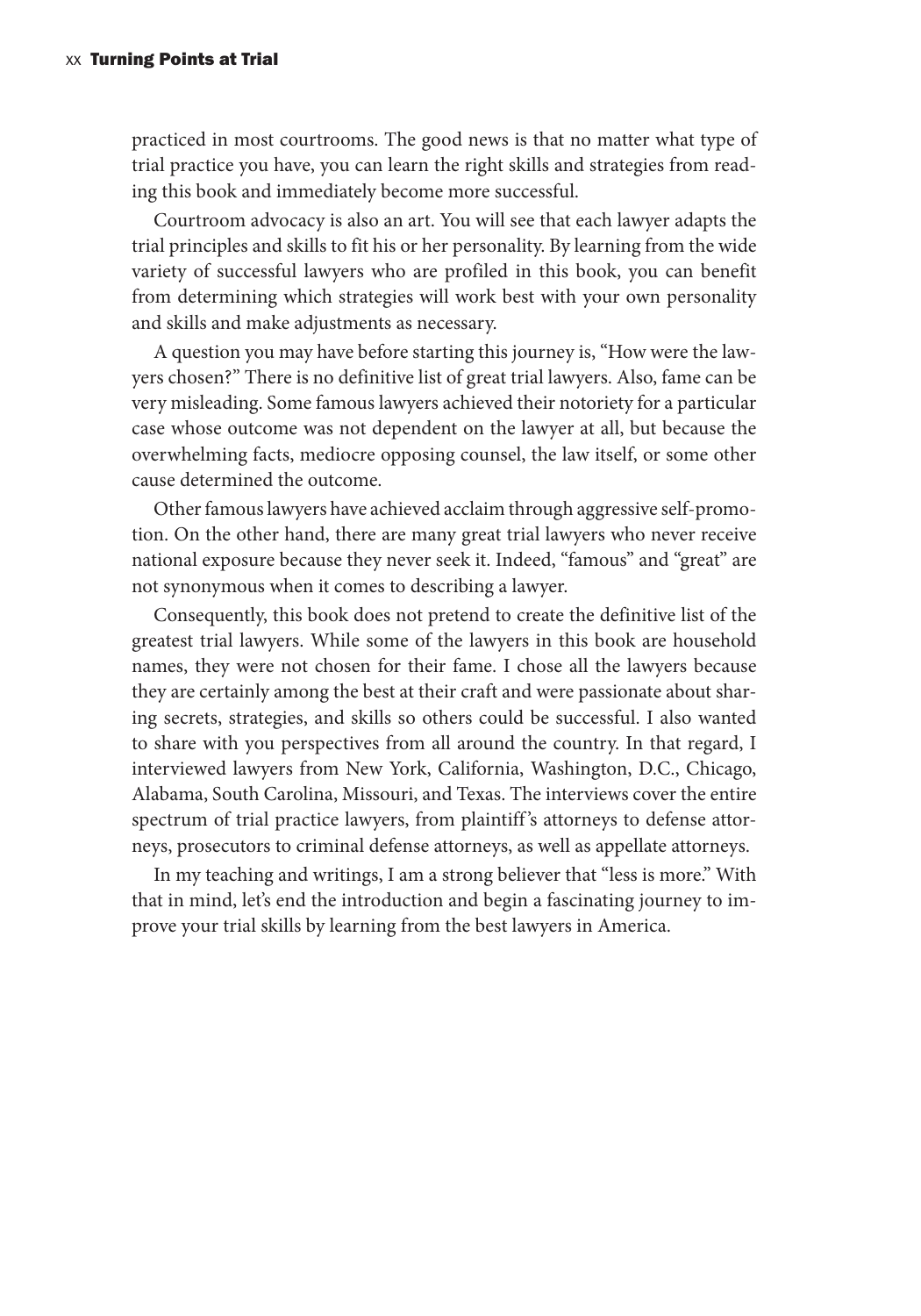

# **Opening Statement**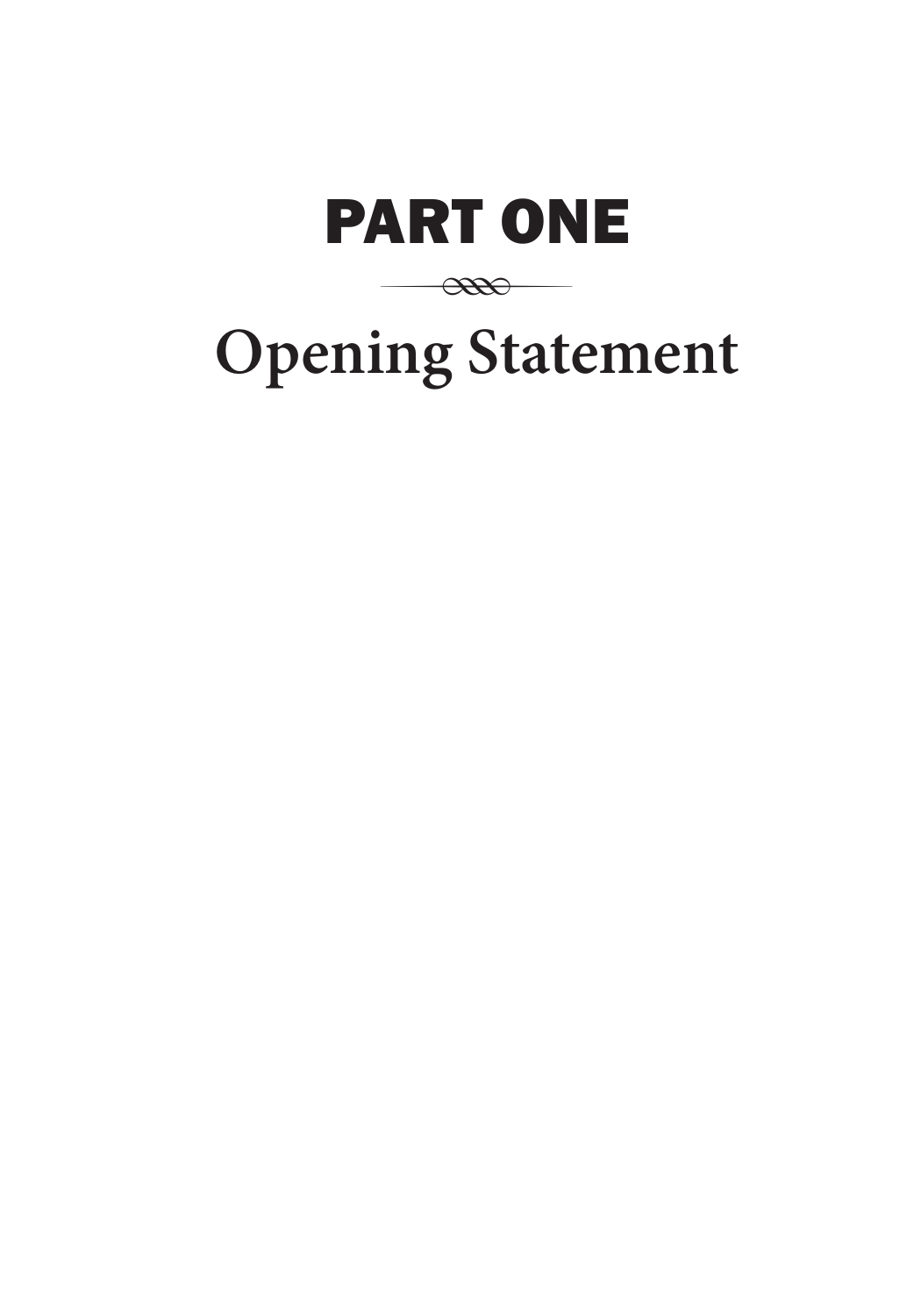#### INTRODUCTION

 $\mathcal{A}_n$  opening statement is a speech given by a lawyer at the start of the trial that explains to the jury what the evidence will prove. Too often, lawyers throw this presentation together at the last minute and hope that by the time closing arguments arrive, they will have a more-organized speech. The unprepared lawyer is comforted by the conventional wisdom that states that you should save your best ideas for closing arguments anyway. This "wisdom" is based on the belief that jurors will follow the court's instructions given at the trial's outset to keep an open mind until all the evidence is presented. If no one is jumping to conclusions, the lawyer believes he can wait until closing arguments to comfortably summarize for the jury what has occurred at trial.

In reality, nothing could be further from the truth. A widely cited study found that 80–90 percent of jurors come to a decision about the case during or immediately after opening statements.<sup>1</sup> Human nature confirms this fact. We make quick judgments about who is right or wrong in our everyday life. It is nearly impossible to turn this decision-making process off just because a judge tells us to do so.

Moreover, law schools teach that you need to pepper your opening statement with the phrase, "The evidence will show..." in order to comply with the assumed prohibition of making arguments in opening statements. The flawed logic is that by repeating the phrase, you will only present the facts and not venture into the prohibited waters of arguing what the facts will prove. Again, this advice is completely wrong.

You will see in the following chapters that the opening statement is an opportunity to powerfully argue your case to the jury. In Chapter One, Mark Lanier, who the *National Law Journal* described as one of the most influential lawyers of the first decade of this century, will explain and show why the conventional wisdom is wrong. In Chapter Two, Windle Turley will share the secrets and strategies that allowed him to obtain the largest jury verdict ever against the Catholic Church because of sex abuse by one of its priests. In Chapter Three, you will learn a formula to use in any of your upcoming trials from Bryan Stevenson, who also gave one of the best TED Talks ever recorded.

<sup>1</sup> Donald E. Vinson, *Jury Psychology and Antitrust Trial Strategy*, 55 Antitrust L.J. at 591 (1986) (Study based on 14,000 actual or surrogate jurors).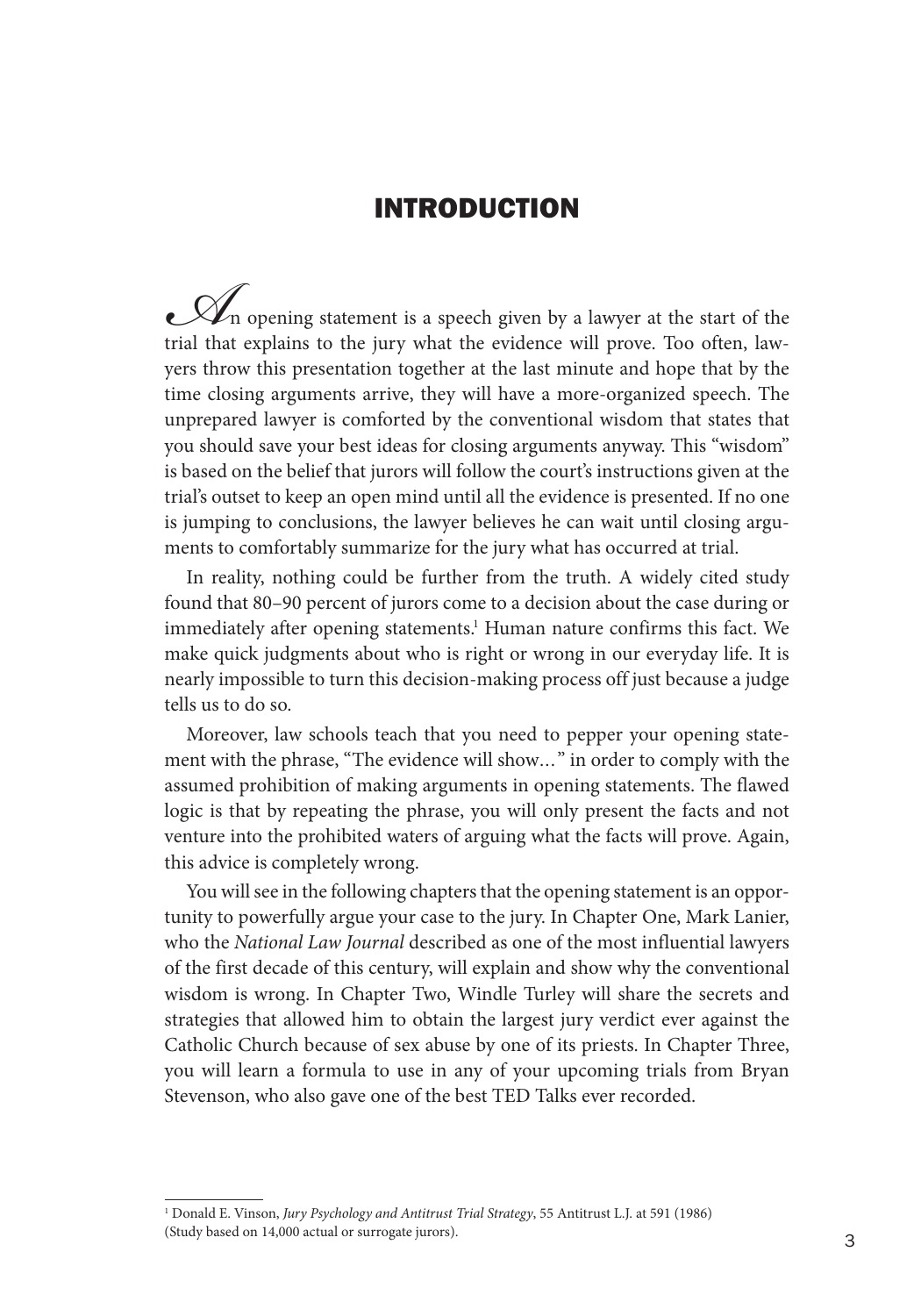#### CHAPTER ONE

*Mark Lanier*  $\frac{1}{\sqrt{2}}$ 

**Create a Spellbinding Opening Statement**

*Lanier gave a frighteningly powerful and skillful opening statement. Speaking...without notes and in gloriously plain English, and accompanying nearly every point with imaginative...overhead projections, Lanier, a part-time Baptist preacher, took on Merck and its former CEO Ray Gilmartin with merciless, spellbinding savagery.*

—*Fortune,* July 2005

*I*n 2015, *National Trial Lawyers* named Mark Lanier "Trial Lawyer of the Year." In 2010, the *National Law Journal* declared Lanier as "one of the decade's most influential lawyers." While he has had many trial successes, we are going to look at two of Lanier's national record-setting verdicts: one involving the drug Actos and the other involving the drug Vioxx—a verdict which *The New York Times* reported "cemented his place as one of the top civil trial lawyers in America."

Although a lot can be learned from examining Lanier's trial transcripts, he brings to the courtroom many intangibles that cannot be seen. Perhaps Lanier's most striking quality is his love of teaching. When you see him in trial, he enthusiastically presents evidence on direct examination and passionately crossexamines witnesses so that the jury stays extremely interested and understands

what is happening. He is sincere and easy to follow. He always uses visual aids and chooses words that are descriptive and uncomplicated.

#### CHAPTER HIGHLIGHTS

- Create a memorable theme
- Use descriptive phrases and analogies
- Tell a story that covers the good, the bad, and the ugly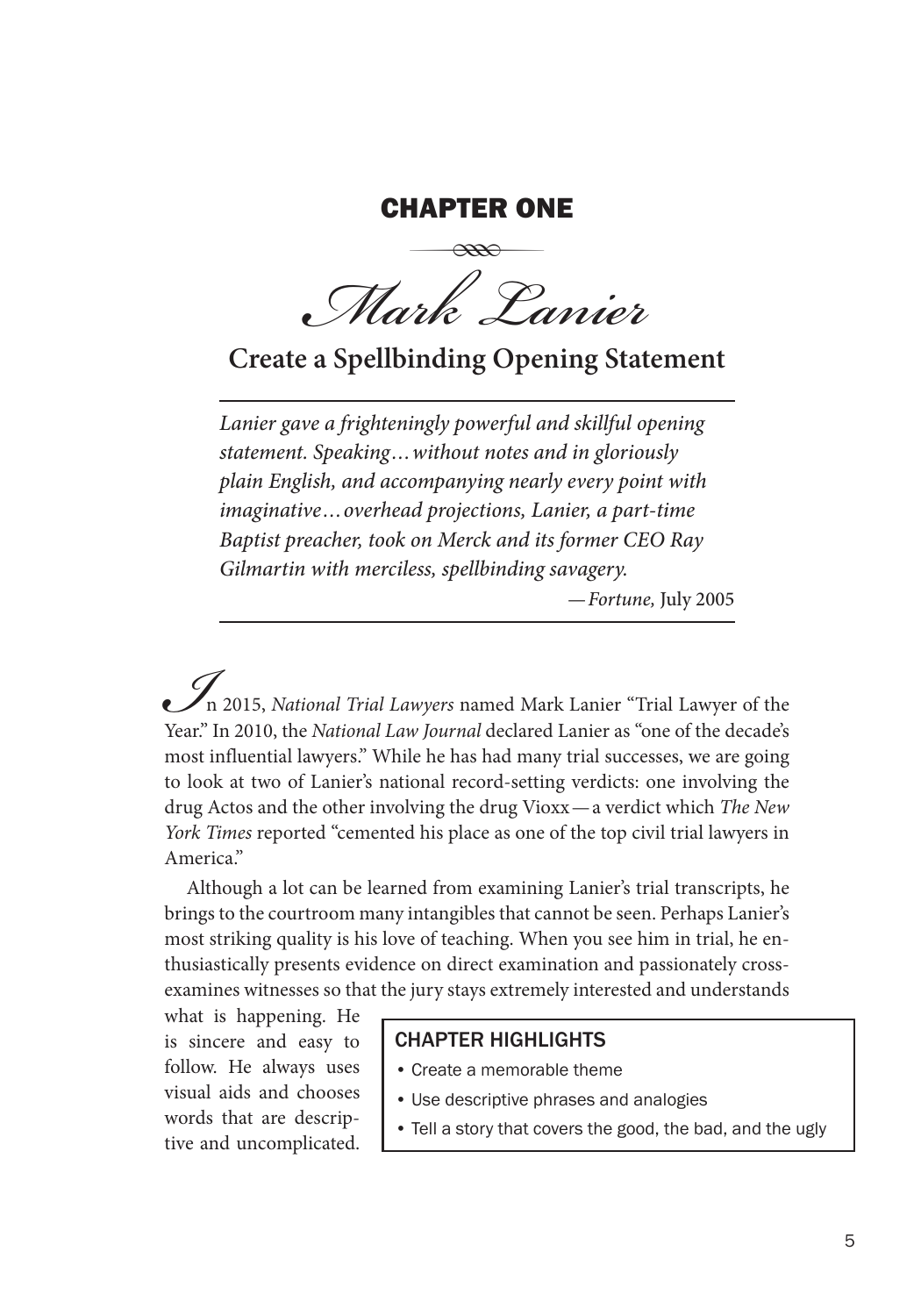#### 6 Turning Points at Trial

Although he has several lawyers and paralegals supporting him at trial, he examines all the witnesses himself.

He is also extremely likable and charismatic. He explains that when he was growing up, his parents were constantly moving all over the country. He learned to make new friends quickly and adapt to different cultures. In short, he learned how to fit in and be liked.

When I saw him in a recent trial, he was grilling an expert witness on crossexamination. The expert was battling back and would not give an inch. The expert sneezed; Lanier immediately interrupted his examination and said, "Bless you." I asked him how he could so quickly switch from an intense crossexamination to a kind gesture toward the witness. Lanier's answer reveals his courtroom demeanor and should be a model for others to follow:

There is a difference between dealing with an issue and dealing with a person. If I've got an expert on the stand that I am cross-examining who I think is putting a bunch of hooey out there for the jury, well, I'm going to dissect the hooey, and I am going to try and force that witness to accept the fact that what he is saying is bogus.

That doesn't change the fact that I care genuinely for each person. They've got to sneeze—well, "Bless you." It's not personal, it's business. Even if I think that they are selling their soul for money, that they are a testifying prostitute, a jukebox you just put your money in it and they'll sing any song you want them to sing, it's not going to cause me to wish them ill. I want them to be the best they can be. I want their life to be good. I hope that's part of being genuine.

Lanier has a very strong desire to win. He confesses that he is a "very poor loser." He tells his clients, "If we win, you're going to find me to be nice and convivial and excited and happy. If we lose, there is a chance I won't talk to you much for the next few weeks because I just get, really, really solemn and down over losing. I'm hypercompetitive."

Lanier's journey to becoming one of the most successful civil attorneys in the country was not without detours. He graduated from Lipscomp University with a B.A. in Biblical Languages. He wanted to become a preacher but realized that by becoming a lawyer he could pay for his love of preaching without the hassles of becoming a permanent preacher. He never had an overwhelming desire to become a lawyer and make a lot of money. Says Lanier, "The motivation in my life is teaching and preaching, and taking care of my family—and law is that third priority that funds me to do it. I just happen to be really efficient at being a lawyer in a way that my skill set...makes money."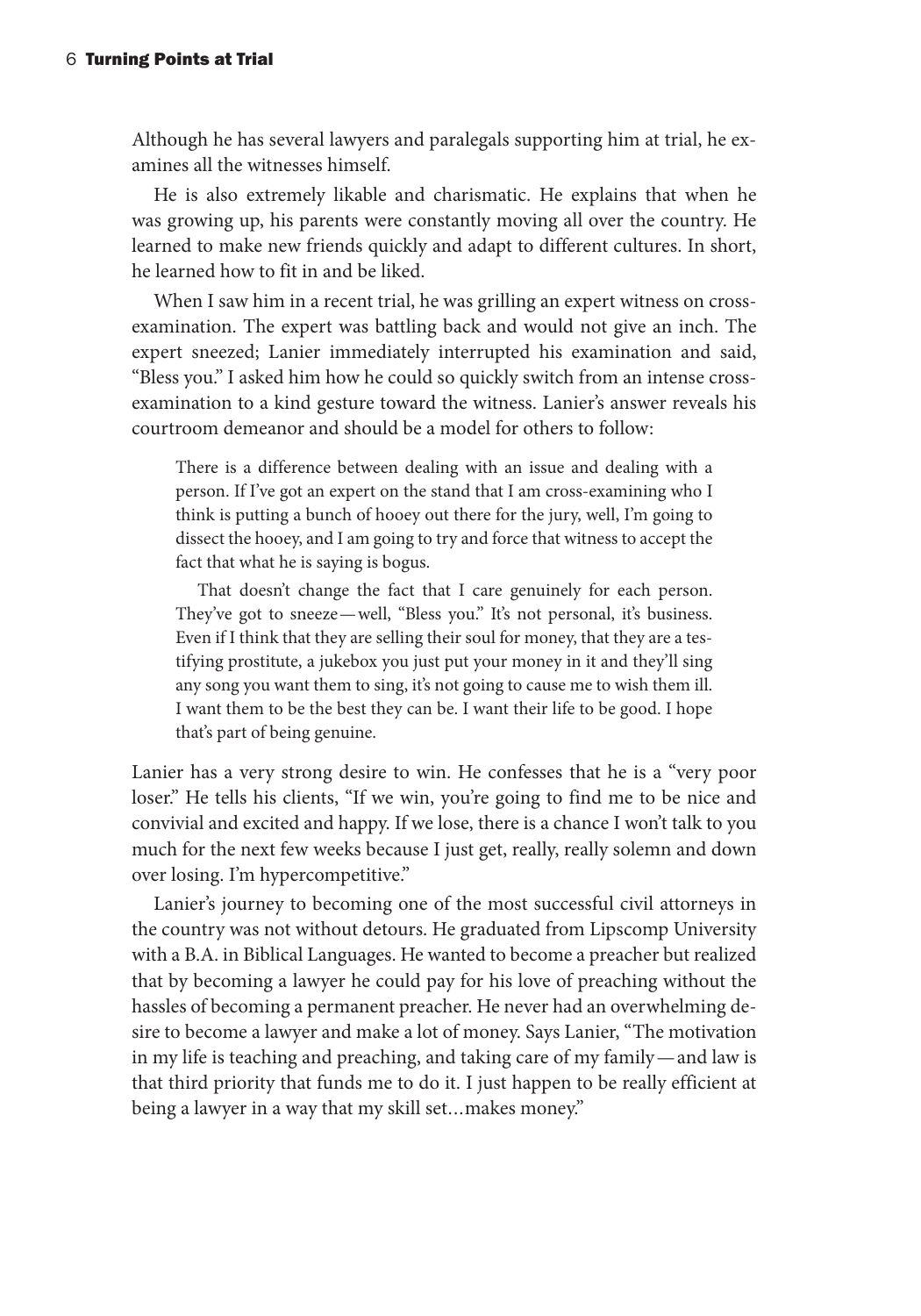Lanier recalls early in his career that a top lawyer in Texas called him into his office and gave him this advice: He told Lanier that while he was currently a B-plus lawyer, he had the skill set to be an A-plus lawyer. But he cautioned Lanier that he would never become an elite A-plus lawyer unless he fixed his problem. Lanier asked, "What's my problem?" The lawyer said, "You put your family above your job. My daughter is thirteen. I've never been to one of her birthday parties, because I'm taking depositions and I'm working. You go to your kids' birthday parties; you put your children and your wife above the practice of law. If you do that, you'll never be better than a B-plus lawyer. Do you understand?" Lanier replied, "Yes sir, I understand."

But Lanier was thinking, "Thank the Lord I can be a B-plus lawyer and put my family first. I'd be happy as a clam as a B-plus lawyer, putting my family first, putting my faith first and my ministry there, because I didn't get in this game to be an A-plus lawyer. I got into this as a way to fund my family and my faith."

Lanier's actions speak louder than his words. Even when he is in a multi-week trial out of town, he always flies home to teach his Sunday school class, which often numbers in excess of 800 people. He recently took his class on a two-year survey of the Old Testament while simultaneously winning the record-setting Actos verdict (discussion to follow) in a courtroom in Louisiana. To get a sense of the effort Lanier puts into his Sunday school class, you can find a link for a video at this book's website, www.TurningPointsatTrial.com.

He also built the Lanier Theological Library in Houston, Texas, which houses a collection of over 100,000 books, with topics ranging from Church History and Biblical Studies to Egyptology and Linguistics.

As for his family, Lanier is married with five children. His mother lives across the street, and his sister lives just a few blocks away. The families eat lunch together every Sunday after church.

Lanier's story would not be complete without learning why he chose to become a plaintiff's lawyer. After graduating from law school at Texas Tech University, Lanier was a defense attorney at a large firm in Houston. He was in trial, defending a railroad company that was at fault against a badly injured

*To define success, you look back at the memories that you've got of your existence on this planet the ones that give meaning and purpose to your life. That starts with [the questions], how have you taken care of your family, how have you taken care of your talents and your skill sets, how have you served? For me, it's not just service in the law, it's also just service in a more direct ministry of life.*

—Mark Lanier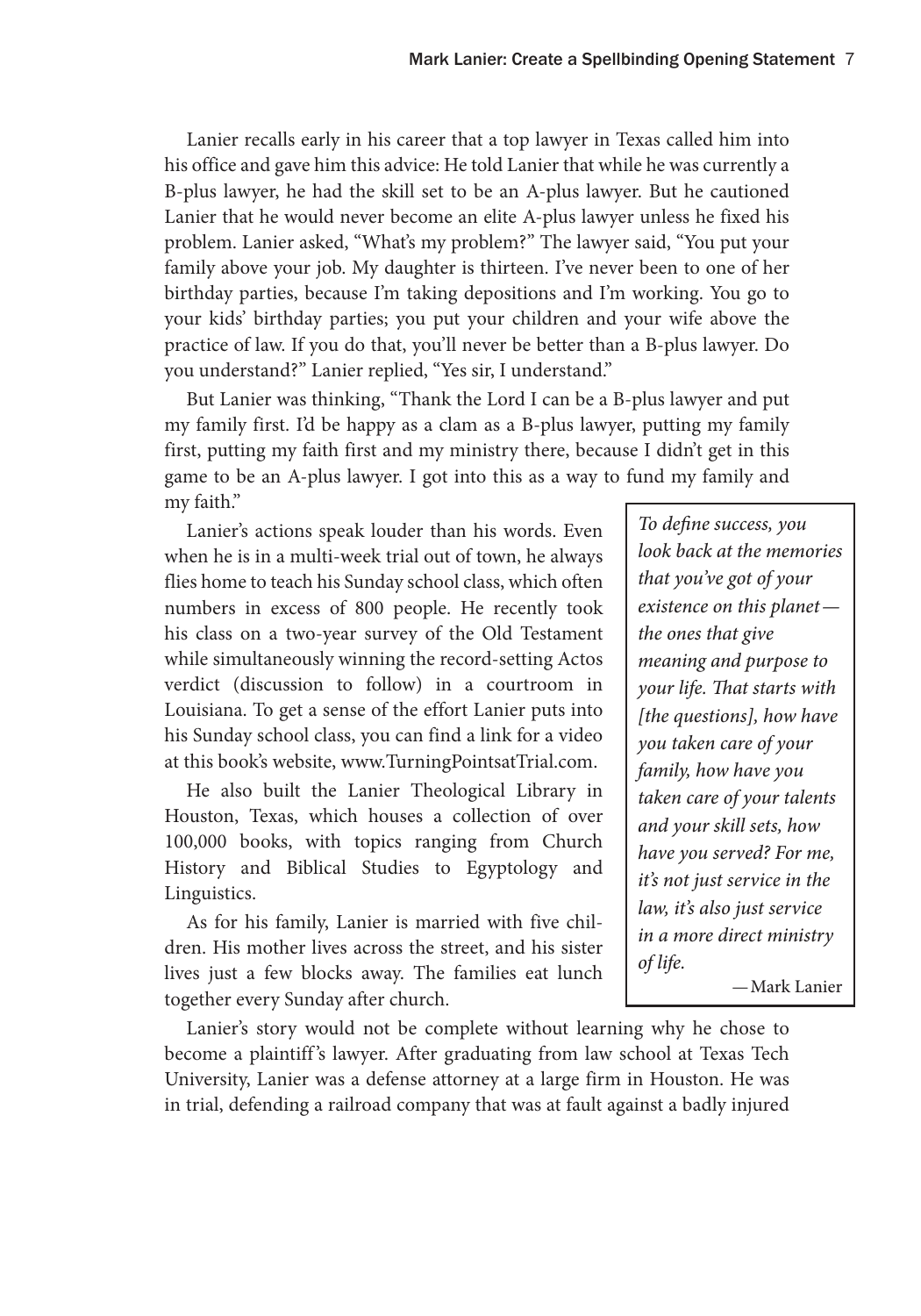#### 8 Turning Points at Trial

plaintiff. Lanier thought he had figured out a way to win the case, so he took it to trial—but lost.

As he was driving home, he thought about having to tell his family about the loss. More important, he thought about the plaintiff who would be able to tell his wife they could now afford to keep their house, provide clothes for their kids, and have a life for their family. Lanier had what he called, in reference to St. Paul's vision of Christ and subsequent conversion, a "Damascus Road experience." He asked himself, "What am I doing? I thought I was going to win this case by lawyer's skill, even though the facts dictated I shouldn't." Lanier imagined a different outcome, where he would have gone home to "crow" about the fact that his legal skills produced an unjust triumph.

He left the big firm and joined a small plaintiff 's firm before starting his own firm in 1990. Since then, Lanier has received every accolade possible for a trial attorney. Given his recognition as being one of the very best, I asked him what difference does the quality of the attorney make in a case's outcome. Perhaps he was being overly modest in his answer, but he believes that facts generally determine the outcome. He explains this further by presenting three distinct scenarios.

In scenario one, one side has an average lawyer with all the winning facts, and the other side has a brilliant lawyer. As long as the average lawyer does

*Lawyers generally don't make a difference in winning the case. Lawyers make a difference in losing the case.* —Mark Lanier a good job, the facts will determine the outcome no matter how brilliant the other lawyer is.

In scenario two, the good facts are evenly divided between both sides: There is an average lawyer on one side and a great lawyer on the other side. Also, assume that neither lawyer makes big mistakes. The facts will determine the verdict, but the lawyers will influence its size.

As Lanier says, "Maybe the damages could be more with a great lawyer on the plaintiff 's side, or the damages can be less with a great lawyer on the defense side, but generally the facts will dictate the outcome."

In scenario three, there is a great lawyer on one side and an average lawyer on the other. However, one of the lawyers makes a big mistake. If the great lawyer is the one to mess up, the average lawyer might win regardless of the facts, and vice versa. "Now here's where the difference falls," says Lanier. "Great lawyers don't tend to mess up; average lawyers are more likely to mess up." Lanier concludes that a lawyer's skill can make a difference, but "it's not as big a difference as a lot of people think."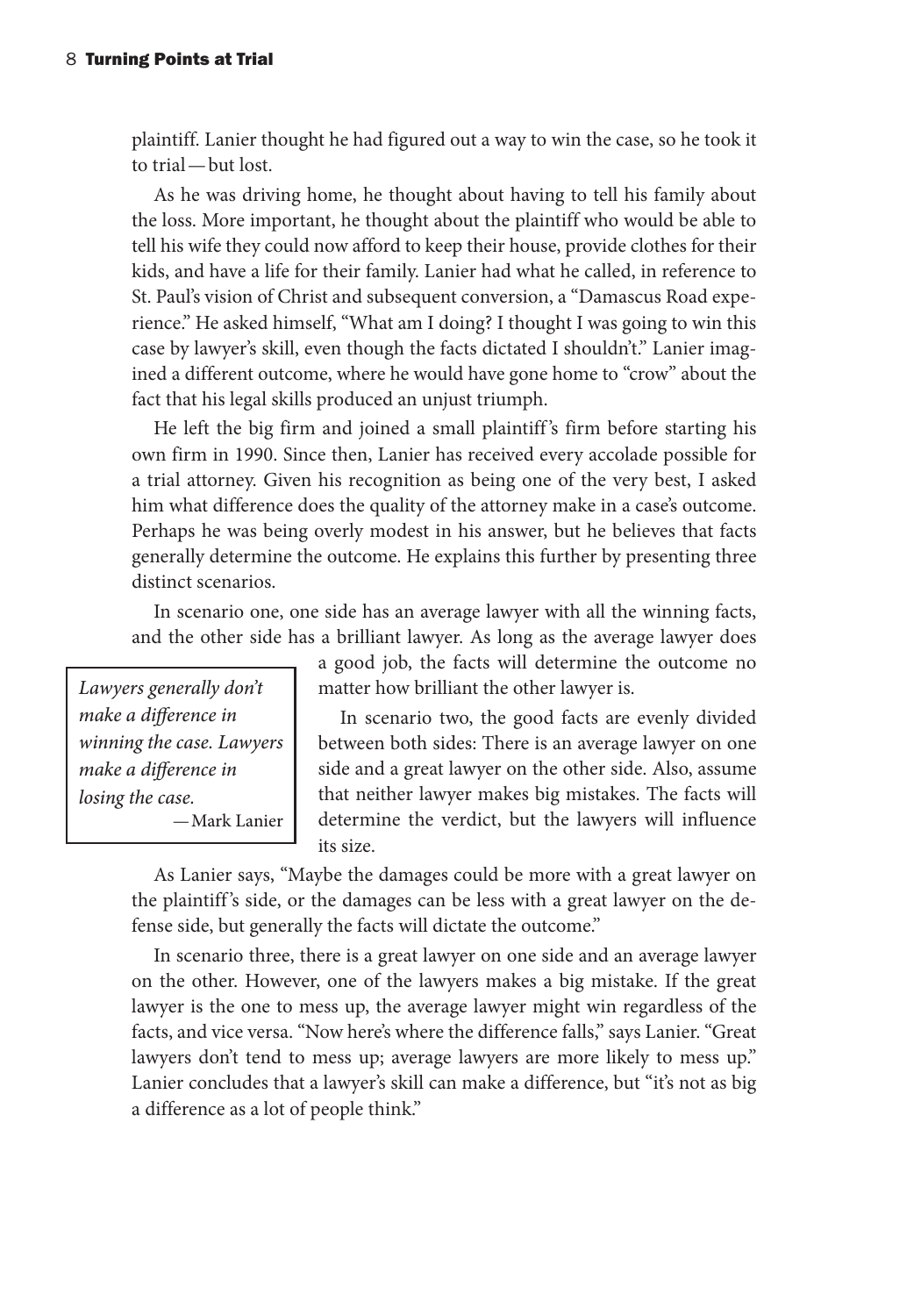Lanier's charm is that, despite all of his success, he is not arrogant. Many people who have seen him at trial (including myself) would say that he makes a very big difference in the cases he tries, no matter what the facts are.

#### 1.1 THE BIGGEST MISTAKE LAWYERS MAKE IN THEIR OPENING STATEMENTS

Without hesitation, Lanier says the biggest mistake he sees trial lawyers make is "stretching the truth, trying to make something that it's not. Jurors smell that, and you lose credibility. When you lose credibility, you lose the ability to persuade."

Lanier "loves it" when other attorneys stretch the truth in their opening statement or during the trial. He doesn't object to improper questions at trial. Instead, he gets a real-time transcript of the testimony from the court reporter. He lets the opposing lawyer stretch the truth with the witness, so that the witness walks farther out on a limb. Then, on cross-examination, he uses the transcript to contrast the unreasonable things the witness had just said with the truth as shown by the evidence or other testimony.

When I saw Lanier in trial, he would crucify witnesses on crossexamination with the words used by their lawyer in the opening statement. Any exaggeration the defense attorney made in opening would come back to haunt the attorney, as Lanier would ask the witness, "Your attorney said 'X' in the opening statement. Now the truth is 'Y' isn't it?"

#### 1.2 CREATE A THEME FOR YOUR CASE

Months before a trial begins, Lanier thinks about an engaging theme for his case. It is a task that preoccupies him. He is not searching for a factual theme but a "story theme, a TV show, a movie." He recounts how he thought of the show *Crime Scene Investigation*—known as *CSI*—and related it to the jury that was deciding his first Vioxx trial. Although the Vioxx trial will be discussed in detail later, all you need to know now is that Lanier told the jurors in his opening statement that it was as if they were on a detective show called *CSI: Angleton* (Angleton is where the trial took place).

After he had won the initial Vioxx trial, there were two subsequent Vioxx trials where Lanier was not the lawyer. Lanier relates that the defense lawyers stole his theme and told the jurors in those trials that they were to act like detectives in a *CSI* show to prove that the plaintiff did not have a case. The next Vioxx trial where Lanier was the attorney took place in New Jersey. The defense filed a motion in limine that sought to prevent Lanier from making any reference to *CSI* until closing argument. But in New Jersey,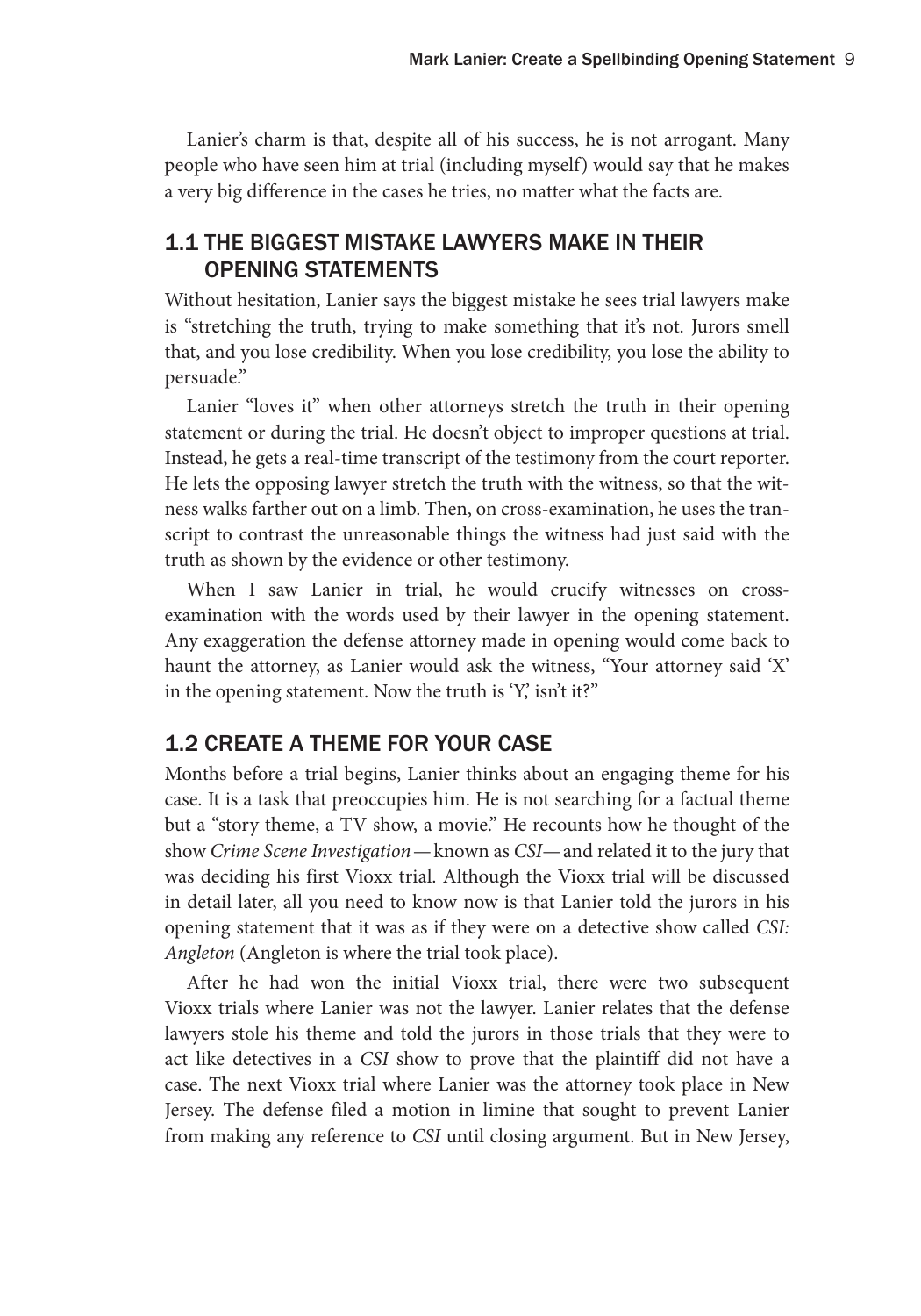the defense goes first in the closing argument instead of the plaintiff. Consequently, Lanier knew that the defense had made the motion so that it could use the *CSI* analogy in its closing as it had done in the previous trials and prevent Lanier from taking advantage of it.

Lanier was not that easily fooled. He prepared a different theme. He summarized for me the closing he gave in New Jersey:

Ladies and gentlemen, we are here about Vioxx, and you've been sitting listening to this trial for the last eight weeks. It's a trial about a beating heart, and this, in fact, is something we all have in common. We would not be here if our heart was not beating. We have an expression about something being as serious as a heart attack, because when your heart stops beating, it's traumatic, and it's tragic, but here we are...and the bad guys on the other side have said that this is like the TV show *CSI*.

I find that appalling and offensive that they would ever make that suggestion. No lawyer should suggest this is *CSI*. Do you know why? Because "CSI" stands for "crime scene investigation." Now the judge has told you about the burden of proof here. The judge has said it's the preponderance of the evidence, [but a criminal trial requires much greater proof]. It's beyond a reasonable doubt.

This is not what the judge has told you in this case. You shouldn't be thinking of this as a crime scene investigation—like I've got to prove my case to a criminal burden of proof. That's deceptive, that's lawyer trickery, and that's not what it is. It's not even almost beyond a reasonable doubt. All I need is the greater weight of credible evidence.

You can have 49 percent doubt and vote for my client. This is not *Crime Scene Investigation*. Shame on you [defense counsel] for even making that suggestion! Now, I'm not against the TV show. But here's the TV show for this case: It's called *Desperate Housewives*.

But instead of *Desperate Housewives*, we'll call this *Desperate Executives*, and instead of starring these five lovely ladies in New Jersey, we'll star Regal Martin, David Anstas, Briggs Morrison, Elise Rayson, and Edward Scolnick.

When Lanier recited his closing for me, he showed me the PowerPoint slides he had presented to the jury. The first one was an advertisement for the TV program *Desperate Housewives*. His next slide was a modified version of the first slide with the heads of the Merck executives substituted for the TV stars. Then, he continued with his recitation about four episodes of *Desperate Executives*.

Here is your first episode: "Shoot for the Moon." [Lanier explains that he then put relevant arguments into the first episode.] Now that's the end of the first episode. Before we go to the next episode, let's pause for a com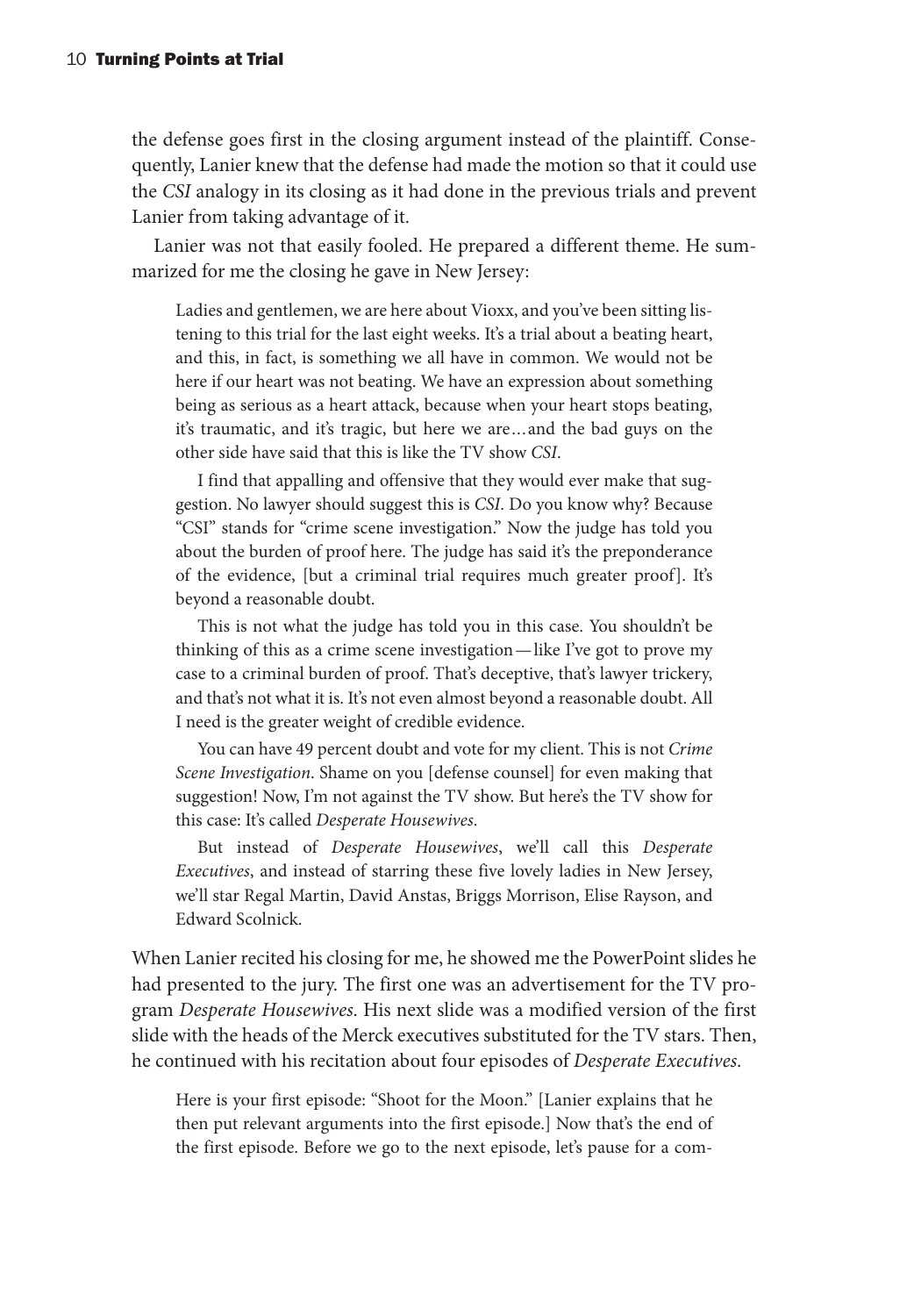mercial break. This is a real Vioxx commercial. You listen—do they give a warning? You won't hear one.

Lanier then explained the second episode and so on. If you want to see an excerpt of Lanier's closing argument, go to this book's website, www.TurningPointsatTrial.com.1

In our talks, I challenged Lanier to make a simple case interesting, because most lawyers don't have the life and death cases he has. He advised that in any trial, you need to tell the jurors that the verdict is their chance to make a statement. It is your job to tell them what the statement is and make it personal for them. For example, in a fender-bender case, you might say:

Ladies and gentlemen, we should not have to do this when someone is at fault in a car wreck. We're not supposed to have to go through all of this. We're not supposed to have to file a lawsuit. We're not supposed to have to hire lawyers. This ought to be dealt with forthwith, straight away by responsible people. But here we are, and this is your chance to say, "Don't do this. If you're responsible for someone's wreck, don't do this."

#### 1.3 HOW TO CHANGE BAD FACTS INTO GOOD FACTS

In addition to spending time on finding an engaging theme, Lanier tries "really, really hard to understand all of the facts...I divide them up into three categories: facts that are good for me, facts that are neutral—not good or bad—and then facts that are bad for me. Then I take all of the bad facts, and I figure out how in my story I can move them over into a different column and make them good."

Lanier practices what he preaches. In the courtroom, he is the most knowledgeable person there, whether those others are opposing counsel, the judge, or a witness. He not only has mastered the facts but has thought through them so many times that he can simply explain them to the jury.

He explained to me how he changes bad facts into good facts. In the first Vioxx trial (discussed later), Bob Ernst was in excellent health when he died from taking Vioxx. But in another trial, Lanier represented John McDarby, who was "one pork chop away from a heart attack. He had every risk factor there was. He was very old, he was obese, he was diabetic, he had a family history, and he had high cholesterol." People asked him how he could win with all those negatives. He replied, "I'm just going to turn them into positives."

He then demonstrated to me what he had explained to the jury:

Look, we all live on a table or on flat land, but there's a table's edge or cliff, and that's the heart attack [Lanier points to the edge of a table in front of

<sup>1</sup> If you want to see Lanier discuss his strategies in detail for *Ernst v. Merck* and his second Vioxx trial, go to www.TurningPointsatTrial.com.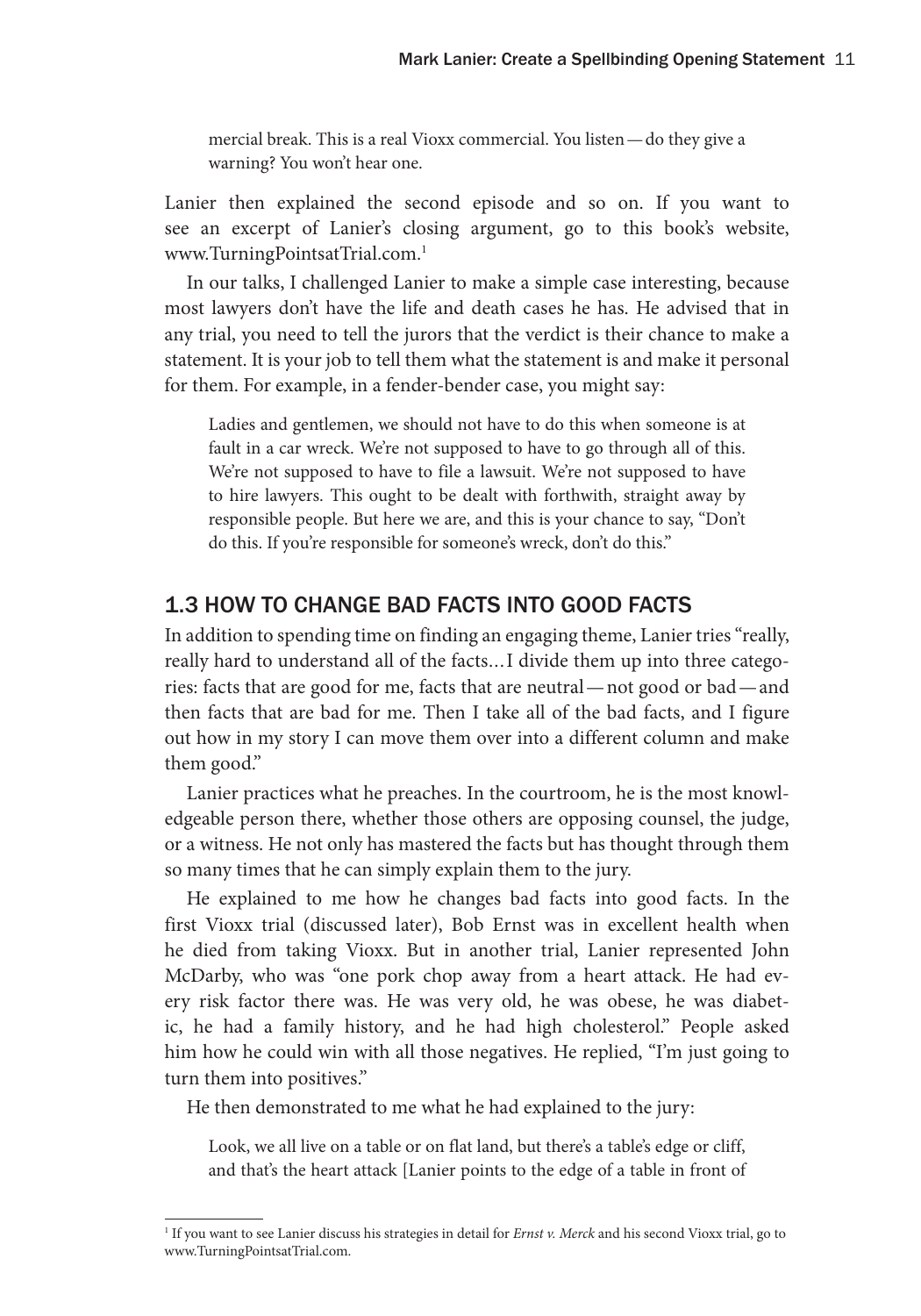us]. It's the leading cause of death in America. Some of us live real close to the edge, and other people live far away. If you are a 17-year-old kid, you're far away from the edge, but as you get to be 75, you're closer. Male, closer, diabetic, closer, smoker, closer, and all of these things move you closer to the edge of the cliff. [As Lanier talks, he moves a Styrofoam cup from the center of the table, which represents the 17 year old, closer to the edge as he mentions the risk factors of "male, diabetic, and smoker" etc.]

*Your story needs to be the full story. It needs to cover the good, the bad, and the ugly.* —Mark Lanier

Now let me tell you about Vioxx. Vioxx is a shove toward the cliff. [Lanier pushes the cup that is now at the edge of the table and knocks it off.] If you're a 17-year-old guy—girl, it doesn't matter—you probably could take all the Vioxx you wanted. It's not going to bother you: You can take that stuff, you can take that shove, but you take someone who's right up against the

edge of the cliff, and Vioxx is the last thing in the world that person needs to be taking. I'll prove that to you, and I'll prove that Mr. McDarby was right up at the edge of the cliff, and he had no business being on that drug.

Lanier's use of the table as a visual aid perfectly demonstrates how to turn bad facts into good facts. As hard as Merck argues that McDarby's heart attack was caused by his other risk factors, Merck could not overcome this powerful image that McDarby was the last person in the world who should have taken Vioxx, given how close to the edge he was.

#### 1.4 DON'T OVERSELL YOUR CASE

Lanier cautions that he tries very hard in his opening statement not to oversell. The reason is that the other side follows him, "and if you oversell an opening, the other side is going to get up, and they are going to tear up what you've said. Everything you say, you've got to be able to prove. Your opening needs to be thorough—you need to cover what the other side is going to say as well." For example, Lanier points out that in the example above, you have got to explain the weaknesses in your case. "Heaven forbid I try to make the McDarby case and not mention all of his risk factors."

By discussing the bad facts in his opening, the jury is primed for when the defense counsel highlights the plaintiff 's bad health, suggesting those risk factors caused his death and not Vioxx.

However, don't misunderstand Lanier's advice "not to oversell" as a license to be overly cautious in your opening statement. As we will see, he argues passionately and vigorously. He does not deliver a meek opening in any shape or form. He argues powerfully with descriptive words and PowerPoint slides, but he is always grounded in the facts.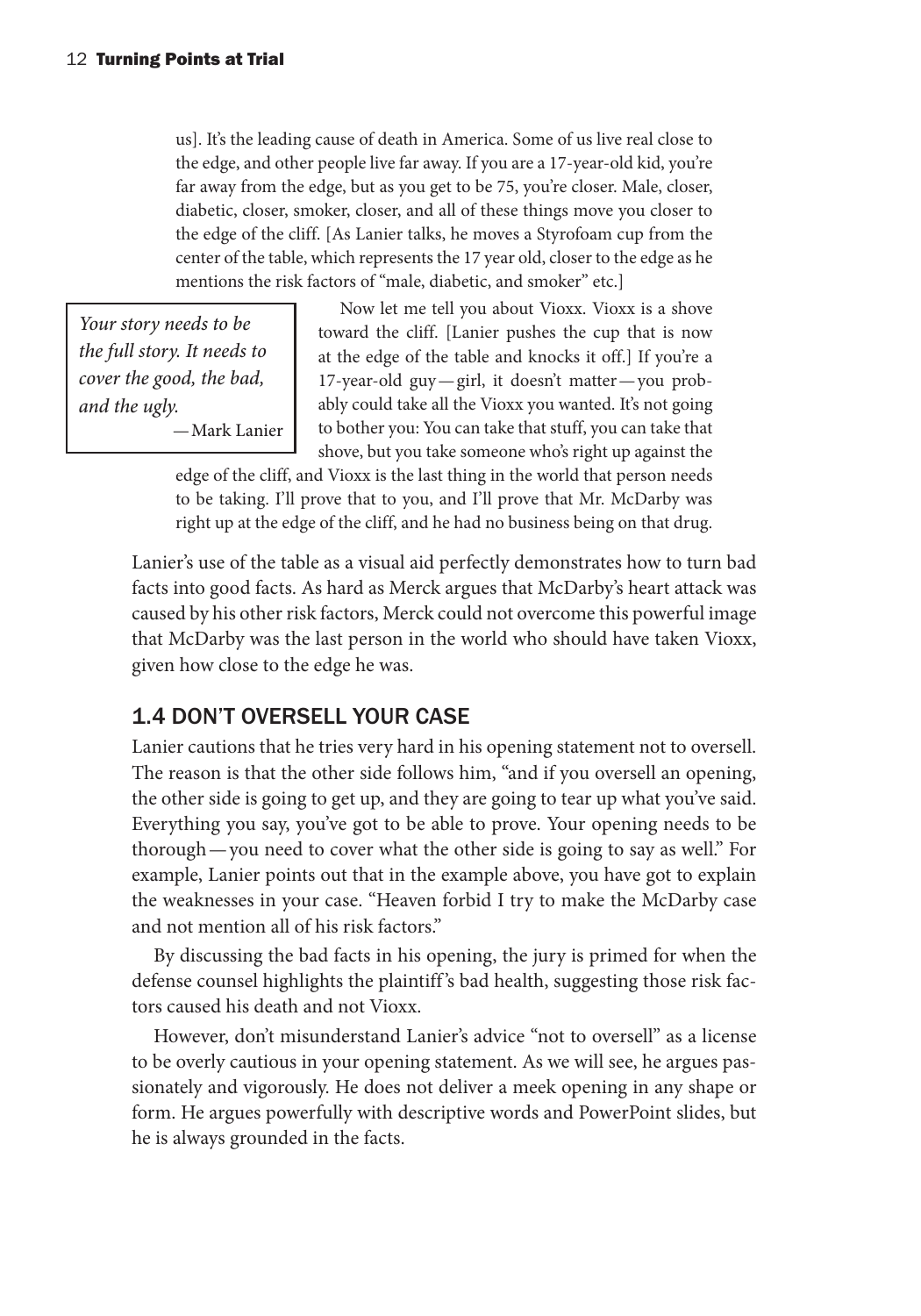#### 1.5 DELIVERING AN OPENING STATEMENT

When Lanier gives his opening statement, he has a PowerPoint slide that accompanies every topic he discusses. Although Lanier has a trial team of lawyers and paralegals, he creates his own PowerPoint slides. This control helps him create the exact visual aid he has in mind and helps him with his delivery. He does not need to memorize which slide is coming next or what argument goes with the slide because he already knows, having put in the time on the front end to create them.

When he first begins working on his opening statement, he writes an outline on paper. This outline develops into a story accompanied by PowerPoint slides. When Lanier walks into the courtroom, he leaves the written outline behind. Lanier believes it is better to have no notes and forget something, than to get up there and be wedded to a notebook where you are flipping through pages. If you do the latter, you are going to "lose eye contact with the jury and lose that connection."

As far as what Lanier would say to young lawyers who claim that they need an outline to speak in front of a jury, he explains that if they think they need notes, "They need to wean themselves away from it. They need to get into Toastmasters or go back to high school, and do high school debate. They need to do something to learn how to speak publicly without that."

Lanier then mentions the great plaintiff's lawyer, Gerry Spence. Lanier points out that Spence would instruct that if you have no notes, it will cause you to have this ache in your gut that you can channel into energy that makes you genuine. Spence would tell young lawyers that they should tell the jury the following:

I'm really nervous that I'm going to forget something, but I want to be able to talk from my heart to you. Instead of just reading what I wrote, let me tell you what I think. If I'm a little nervous, it's because I'm afraid that I'm

going to leave something out, but this is more than me reading a speech to you—this is me speaking to you about how I feel.

Lanier elaborates on why he uses themes, Power-Point slides, and stories to communicate with the jury: First, you want to put your message in terms that make the most sense to people. Through visual aids and the words you use, you want to create a message the jury will understand. He mentions a study that states if you use a word someone doesn't understand, your audience will miss the next seven words you say while their brains try to assimilate

#### Practice Tip

The PowerPoint presentation for your opening statement does not need to be listed on your exhibit list. It is a demonstrative exhibit. Attorneys usually exchange them by agreement on the night before or the morning of the trial.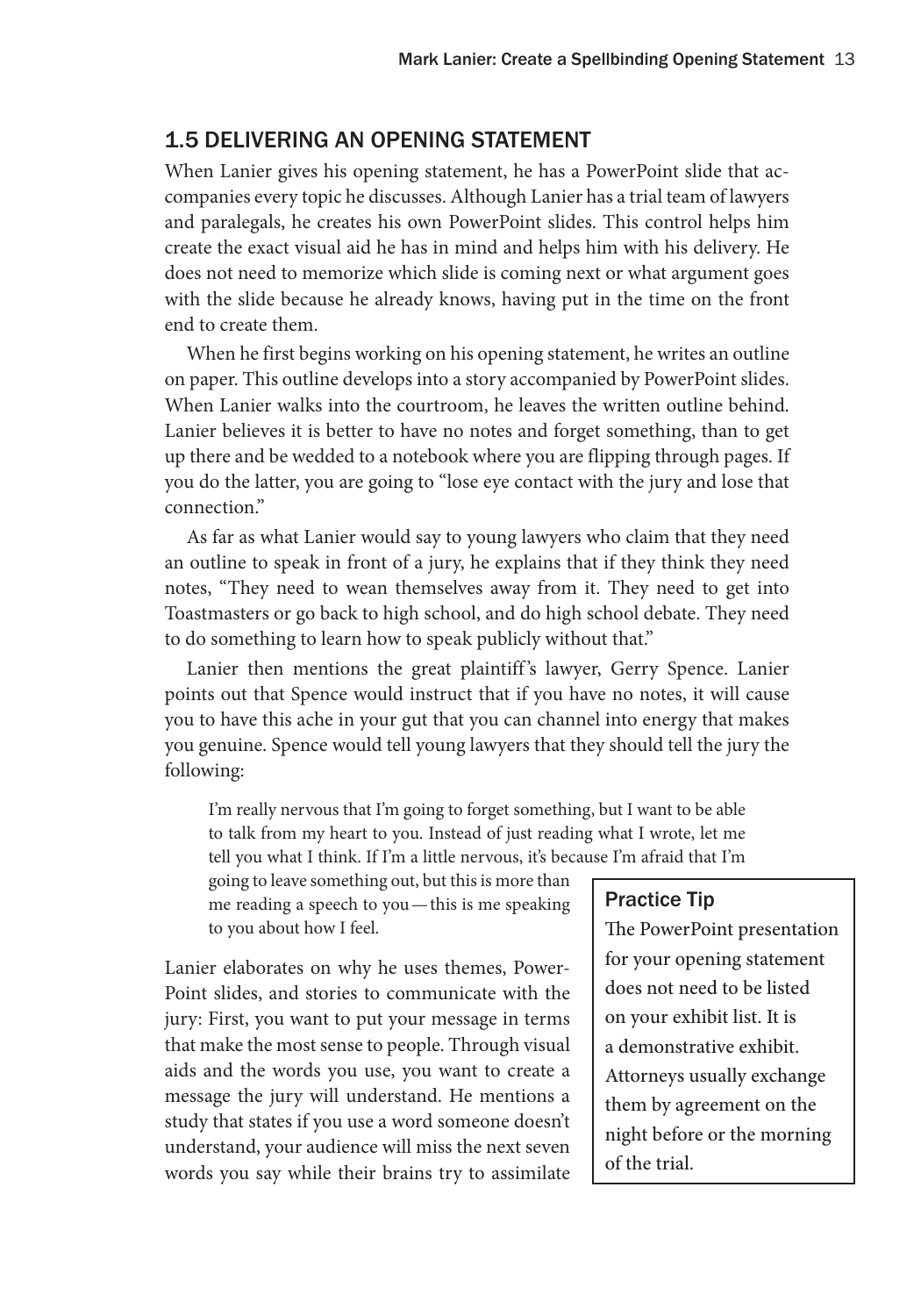what you have just said. "You want to talk in a language they understand. You want to talk in metaphors that they can relate to, in images and pictures that are already anchored in their brain, so you're just tying onto something that is already anchored there." When he needs to educate the jury about a complicated scientific term that will be used in the trial, he introduces the word, pauses, and then explains what the word means.

Let's turn to Lanier's opening statement in his record-setting Vioxx trial.

#### 1.6 *ERNST V. MERCK*

In 1999, Merck began selling a new drug, Vioxx, which it claimed would benefit arthritis sufferers. Its main competitor was Pfizer's drug Celebrex. Before these two drugs, arthritis sufferers had no choice but to take aspirin or Aleve. One problem with aspirin was that if you were elderly and took too much of it, it could cause dangerous bleeding in the stomach. Merck declared that Vioxx was revolutionary because it could inhibit pain like aspirin but avoid the side effect of stomach bleeding.

Vioxx quickly became immensely popular and profitable. By 2004, its worldwide sales were well over \$11 billion. But shortly after Merck introduced Vioxx to the world, a study was released that showed that patients who took Vioxx instead of Aleve had a greater risk of heart problems because it would cause blood clots. While some doctors and patients believed this was proof that Vioxx was dangerous, Merck interpreted the study as showing that the only reason Vioxx patients suffered an increase in cardiac problems was because Aleve was uniquely able to protect against dangerous blood clots, not that Vioxx caused them. This study became known as the VIGOR study.

However, Merck's assessment changed in 2004. At that time, Merck concluded a study that sought to see if Vioxx would help prevent colon polyps. The study found that after 18 months of taking Vioxx, patients had an increased risk of heart attacks. With this information, Merck withdrew Vioxx from the market. While Merck claimed that it was withdrawing the drug out of an abundance of caution, David Graham, an FDA scientist, testified before the Senate Finance Committee that the FDA's failure to keep Vioxx off the market in the first place was "the single greatest drug catastrophe in the history of the world." An FDA study found that Vioxx may have caused an estimated 28,000 deaths between 1999 and 2003.

Mark Lanier was the first lawyer to take Merck to trial on a Vioxx claim, and his record verdict was heard around the country. The turning point in the trial was Lanier's opening statement. At the conclusion of the trial, the \$253.5 million verdict was one of the largest ever awarded to a single plaintiff in any type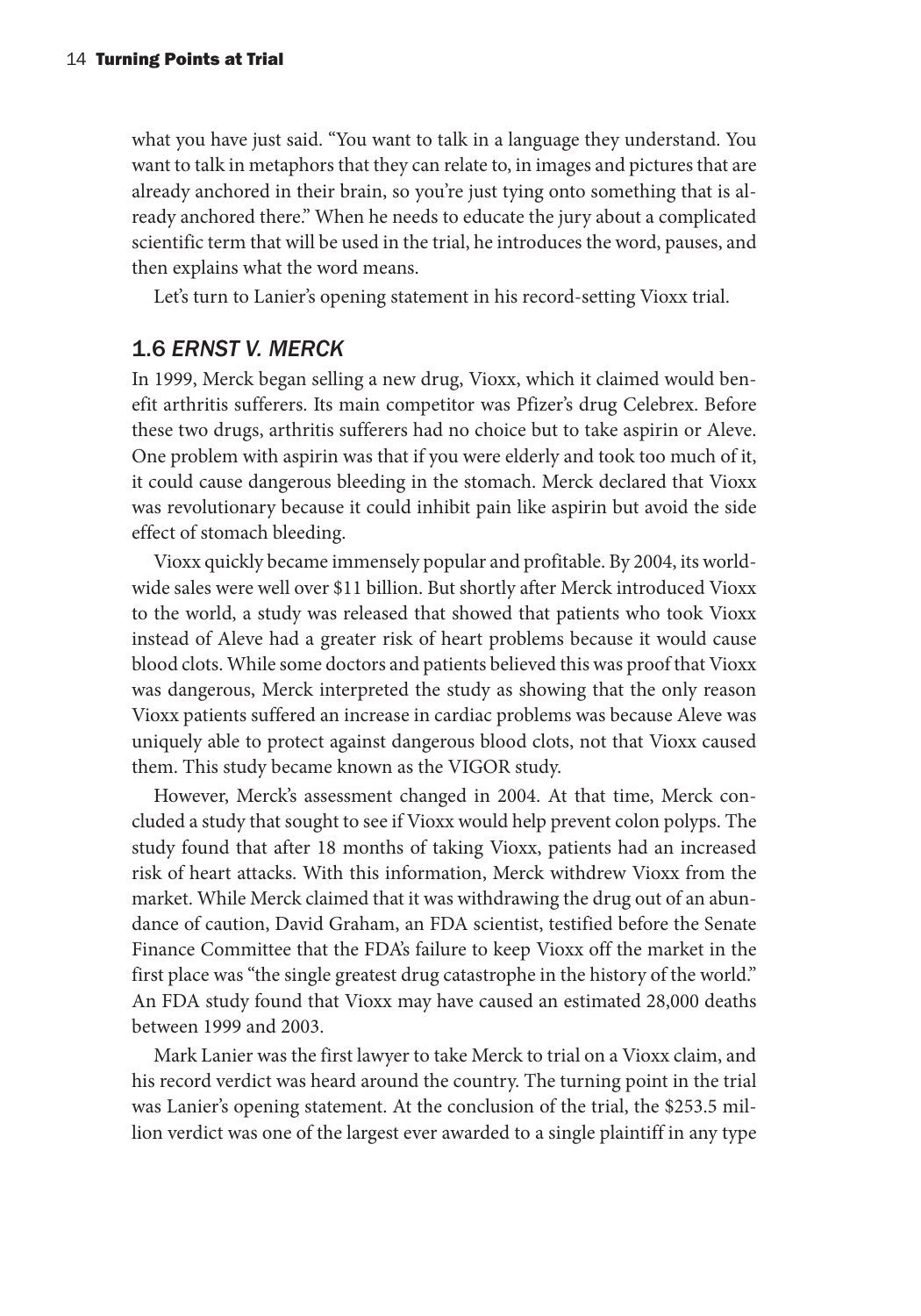of case. That verdict has since been surpassed by another of Lanier's verdicts in 2014, when his client received a \$9 billion verdict for dangers related to the drug Actos.

Years after Lanier's historic Vioxx win, Merck agreed to pay a \$950 million settlement to the U.S. government for illegally promoting the drug and deceiving the FDA about its safety. It also pled guilty to a criminal misdemeanor charge of introducing a misbranded Vioxx into interstate commerce.

While it is true that Lanier's historic Vioxx verdict was reversed on appeal and his \$9 billion Actos verdict may be reduced on appeal—those facts do not take away from the truth that Lanier's persuasive skills in a courtroom achieve unprecedented results from juries and, ultimately, enormous settlements from defendants. Moreover, the massive verdicts that Lanier obtains have a significant impact on corporate defendants. The negative press and decline in stock prices from such trial outcomes are wake-up calls to pharmaceutical companies and give Lanier leverage to settle the claims for his other clients. For example, years after the first Vioxx trial, Lanier settled 85 percent of all Vioxx lawsuits for \$4.85 billion. When Lanier obtained a \$9 billion Actos verdict against Takeda Pharmaceutical and Eli Lily, Takeda's stock fell 9 percent in one day after the verdict was announced.

Before examining the opening arguments in the Vioxx trial, let's take a closer look at the case. The plaintiff was Carol Ernst, the widow of Bob Ernst. Bob began taking Vioxx a year before he died in 2001 in his sleep. He was 59 years old. He was a marathon runner. He took Vioxx to treat tendonitis in his hand. The trial began in state court in Angleton, a small town in Texas (population 18,977), on July 14, 2005. Five weeks later, the jury returned a verdict of \$24 million in compensatory damages and \$229 million in punitive damages.

The trial had many significant challenges. Not only was it the first attempt to hold Merck accountable for Vioxx, the medical examiner in the case, Dr. Maria Araneta, had concluded in her autopsy report that Bob had died from an irregular heartbeat (arrhythmia), not a heart attack caused by blood clots. No study had ever found that Vioxx caused arrhythmia, but studies had shown Vioxx increased the risk of blood clots.

Lanier was not discouraged. He hired a private investigator to find Dr. Araneta, who had moved to Abu Dhabi. He convinced her to come to Texas and give a videotaped deposition, where she concluded that, upon closer examination, Bob had died of a heart attack in contrast to her autopsy finding. She explained in her deposition that her autopsy report did mention an emergency room note that Bob might have had a heart attack. She said, "Something blocked that artery that was already narrowed—either a clot, a fissure, block... but...these things could be dissolved. He was resuscitated very vigorously. [The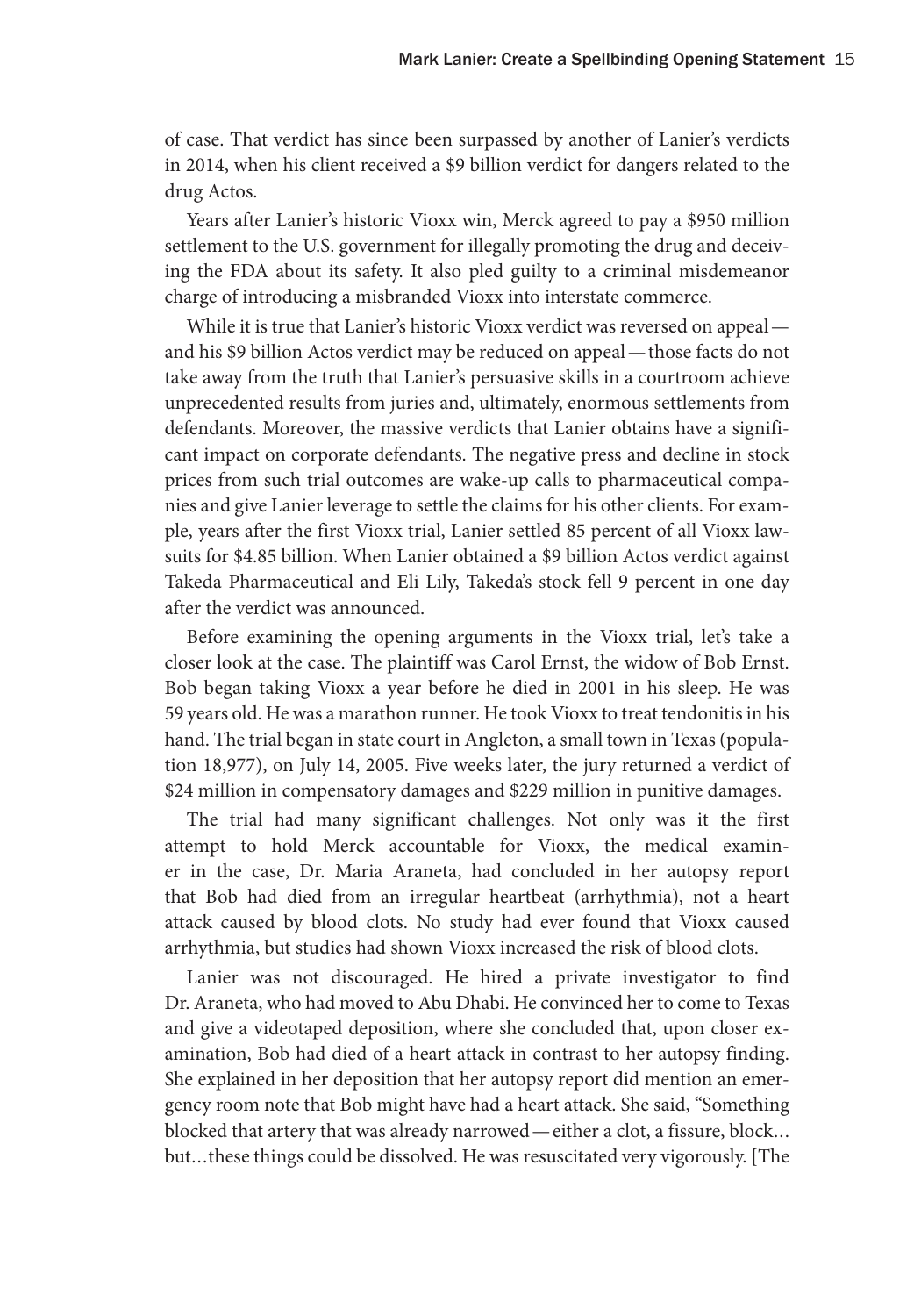clot] could have been dislodged, you know. And they fractured his ribs. They were pounding on his chest."

Lanier's charisma was immediately evident to the jurors and everyone in the courtroom. *Fortune's* description of Lanier's opening statement was used to begin this chapter but is repeated here for ease of reference:

[Lanier] gave a frighteningly powerful and skillful opening statement. Speaking without notes and in gloriously plain English, and accompanying nearly every point with imaginative overhead projections, Lanier, a parttime Baptist preacher, took on Merck and its former CEO Ray Gilmartin with merciless, spellbinding savagery.

After Lanier's opening statement, Merck would never recover. *Fortune's* description sets forth the ideal opening statement that every lawyer should aspire to give. Lanier's presentation had the combination of a memorable story and creative visual aids. For example, when Lanier argued that Merck did not stop marketing the drug because "nothing could stop the Merck marketing machine" from making needed money for the company, he showed the jury a slide of a steamroller. When he discussed how Merck "duped the FDA," he showed a slide displaying a pair of hands hovering over three walnut shells. His mastery of storytelling continued as he showed pictures of Bob running in a race, competing in a tandem bicycle race with his wife, and posing with his wife on his wedding day. Lanier paused and said, "Then things changed," and Bob's photo was replaced by a silhouette. "Bob Ernst died." The argument was captivating and easily understood.

Contrast that ideal opening with the failing critique given to the defense counsel by *Fortune*.

In Merck's opening statement, [the defense counsel] presented a thorough, meticulous, and seemingly plausible rebuttal of Lanier's contentions. But in contrast to Lanier, defense counsel spoke matter-of-factly of "NSAIDS" and "coxibs" and "cardiothromboembolic" events with only perfunctory stabs at translation. He seemed to read much of his presentation and illustrated it only with stodgy, corporate head shots of Merck officials or hard-to-read excerpts from documents with meanings shrouded in medical jargon.

*Fortune* said the winner was undisputed. "Lanier is inviting the jurors to join him on a bracing mission to catch a wrongdoer and bring him to justice. 'You've got to be the detectives here,' he told them. 'If this were TV, this would be *CSI: Angleton*.' Merck, in contrast, is asking the jurors to do something difficult and unpleasant like—well—taking medicine."

The defense team continued to make mistakes during the trial. For example, Lanier's direct questioning of Carol Ernst concluded before the lunch break.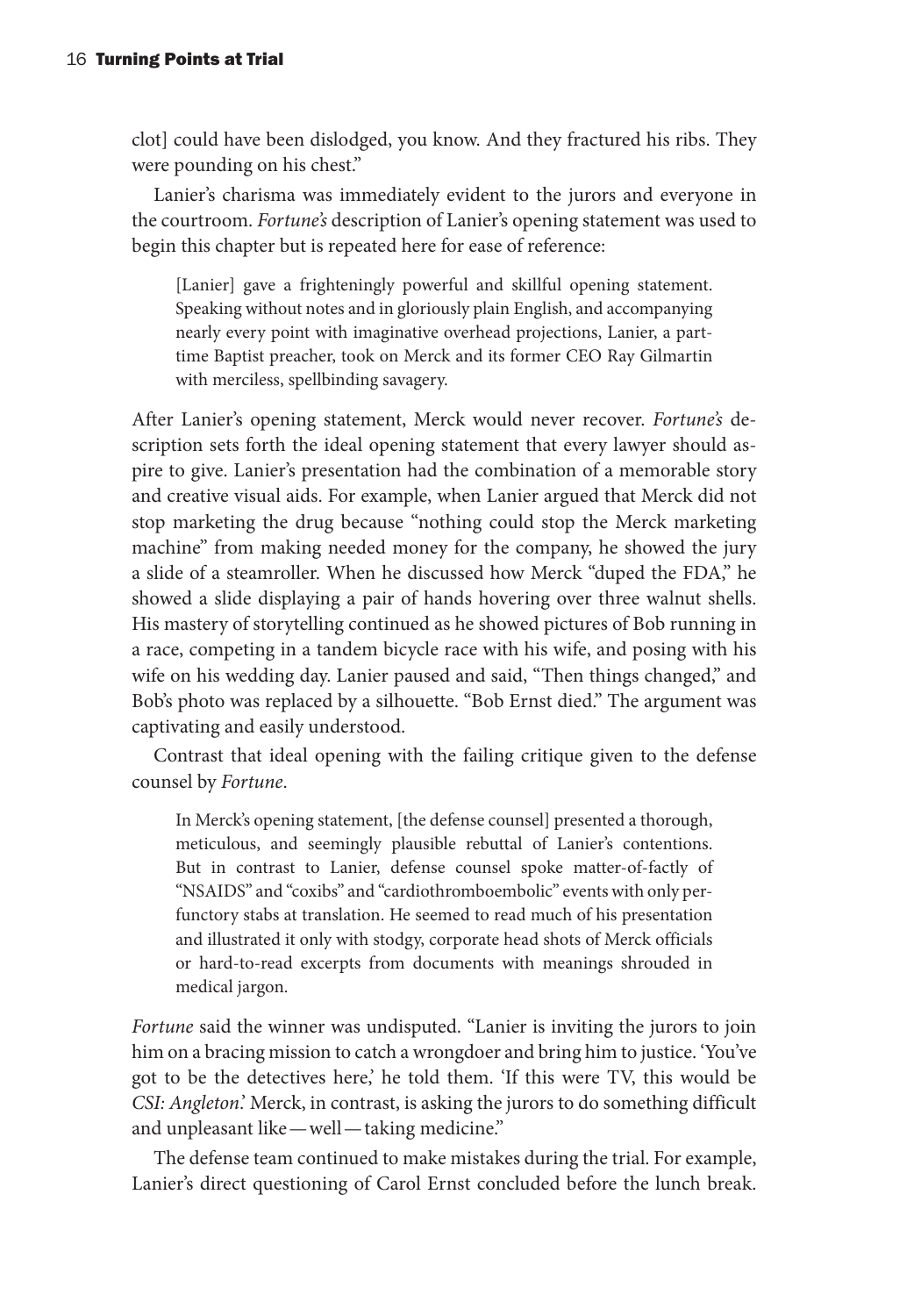Lanier predicted to a reporter for *Fortune* during the break that Merck's lawyer would conduct a disastrous cross-examination of Carol.

For 90 minutes, Merck's lawyer conducted a longwinded and disrespectful cross of Carol. At one point, she was asked about Bob's strained relationship with his adult children from a previous marriage.

Lanier said at the time, "The only reason for questions is a lawyer ego." The jury agreed. In post-trial interviews, jurors stated that they found Carol's cross-examination "insulting" and "disrespectful."

With this background, let's focus on the turning point in the trial.

*The trial offers a stark choice between accepting Lanier's invitation to believe simple, alluring, and emotionally cathartic stories versus Merck's appeals to colorless, heavygoing, soporific reason.* —*Fortune,* commenting on *Ernst v. Merck* opening statements

#### 1.7 LANIER'S OPENING STATEMENT

As we look at Lanier's opening statement, I have highlighted in bold several phrases that will be discussed. Lanier began by thanking the jury for their time and introduced his client, Carol Ernst, and her daughter to the jury. He then talked about how he would present evidence.

There are a lot of Merck witnesses I want you to hear from. I'm not allowed to make them show up. So they won't be here because I can't bring them here. Merck has to voluntarily bring them in.

There's one fella I'm allowed to force to show up because he lives within a hundred miles of the courthouse. But everybody else, if Merck will bring them, I'll put them on live so I don't have to show you movies. But if Merck won't bring them, we'll have to do them through the movies.

Lanier immediately puts Merck on the defensive. He suggests that Merck has something to hide by not bringing witnesses to testify live at trial. He further puts the fault on Merck if he has to show the jury "movies" of the depositions because Merck won't bring the witnesses to trial. These video depositions are, by their nature, not nearly so interesting as live testimony. As a result, Lanier lays the groundwork for the jury to believe that if there is a video deposition shown at trial, it is because Merck was scared to bring the witness to trial. The jury's boredom while watching the videos can also be blamed on Merck.

Lanier then spoke for a moment about how the evidence would be presented in the case and continued as follows:

I appreciated [defense counsel] referencing yesterday [during voir dire] that I was supposed to turn this into entertainment. I don't know about that, but if I do put you to sleep, you're allowed to throw your steno pads at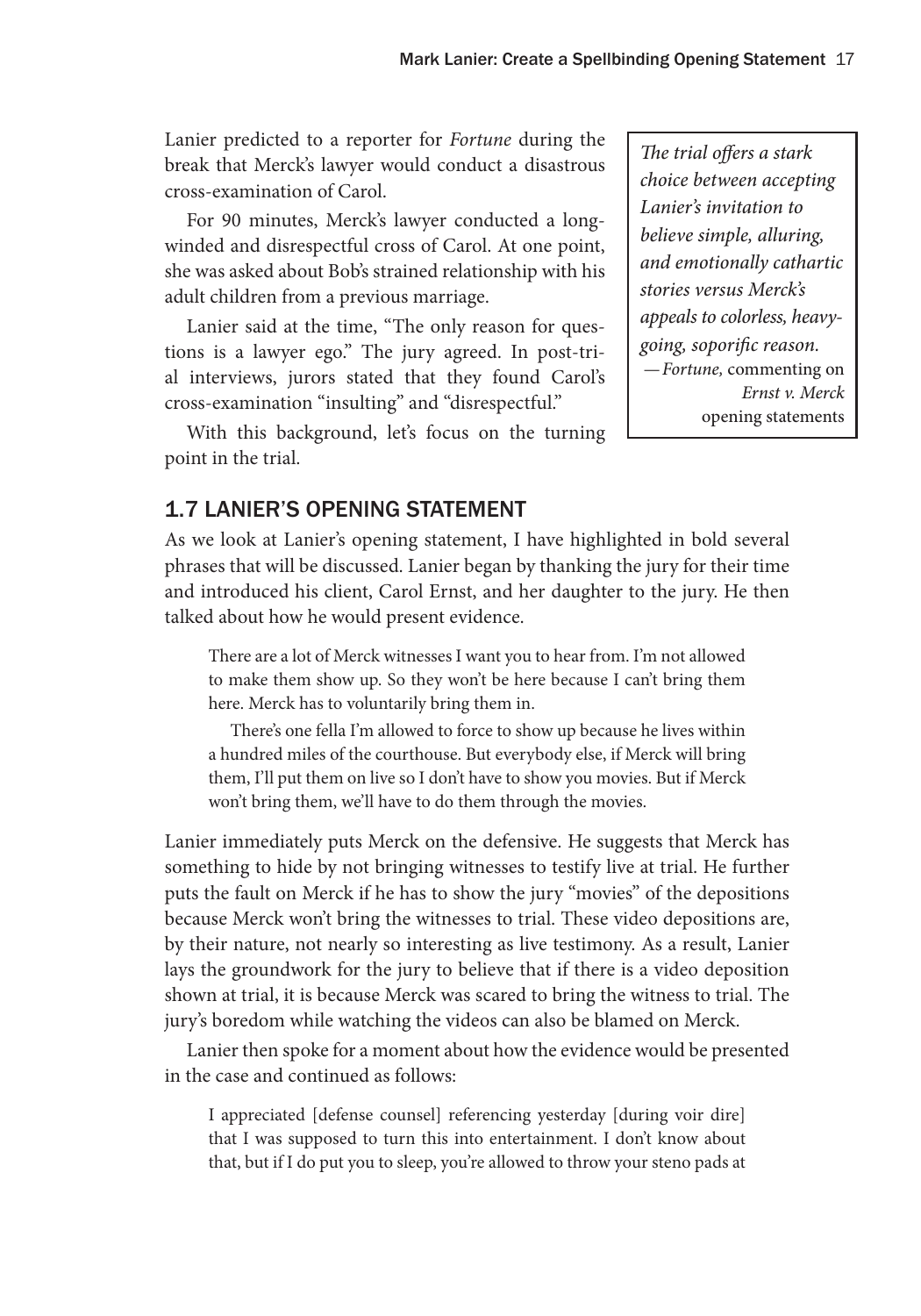#### 18 Turning Points at Trial

me—because you've given up five weeks of your life, and I'm not going to put you to sleep. I want you awake, and I want you tuned into the evidence.

Throughout his opening, Lanier builds a bond with the jurors. Imagine if you were a juror. What a relief it would be to hear from a lawyer that the trial will be interesting! In order to make it interesting, Lanier shows several PowerPoint slides on a projection screen with photos of Bob and Carol living a happy life. As he talks to jurors in this next segment, the photo of Bob fades, leaving the outline of his body.

They did get married after being together for a number of years. Interestingly enough, they were introduced over exercise. And you'll hear Carol talk about her other daughter, Kendra, being the matchmaker between Carol and Bob.

They got married. They had a wonderful time together. But ultimately, ultimately, the picture starts to fade and things start to go different. And let me tell you why. [Photo of Bob on projector screen fades and is replaced by Bob's silhouette.]

You see, Bob Ernst is dead today. **One of my witnesses that I want to bring in the case I cannot bring you. Bob Ernst cannot come in here today.**<sup>2</sup> He is no longer here. He didn't know he was going to need to be here. He didn't leave us anything in video. He didn't leave us anything in writing that would talk about the issues that we need to talk about.

So what you'll have is, you'll have Carol and you'll have Bob. They had been married for 11 months. And Bob was only 59 years old when he died. Now, some who are younger, that may seem like real old—but I promise you, as you start getting up there, it gets younger the older you get.

He was 59 years old when he died. And what you've got to do is, basically, be the detectives here. You've got to figure out why he died. That's your job: Figure out whether or not, of the reasons he died, Vioxx is one of those causes. And that's your job. This is—**if we were going to put it in to a TV show, this would be** *CSI: Angleton* **because this is your chance.**

**And I think the way you do it is going to be real easy.**

Lanier is a master communicator. He explains that his best witness, Bob, is dead. So, Merck has deprived Lanier the ability to put on his best case. Lanier addresses a weakness in his case—Bob's age. He explains that while Bob may seem old at first glance, he really had a lot of life left to live. Then, he gives them an analogy to understand the case; they are going to be detectives like those in TV's most popular mystery series that takes place in different cities (i.e., *CSI: NY*). Lanier then explains the importance of their role as detectives.

[Y]our job is to get us to justice. There isn't anybody else. The way our country is set up, there is no one else—no one else that can find out

<sup>2</sup> Throughout this book, words in the transcript have been put in bold to highlight the point being made in the discussion that follows.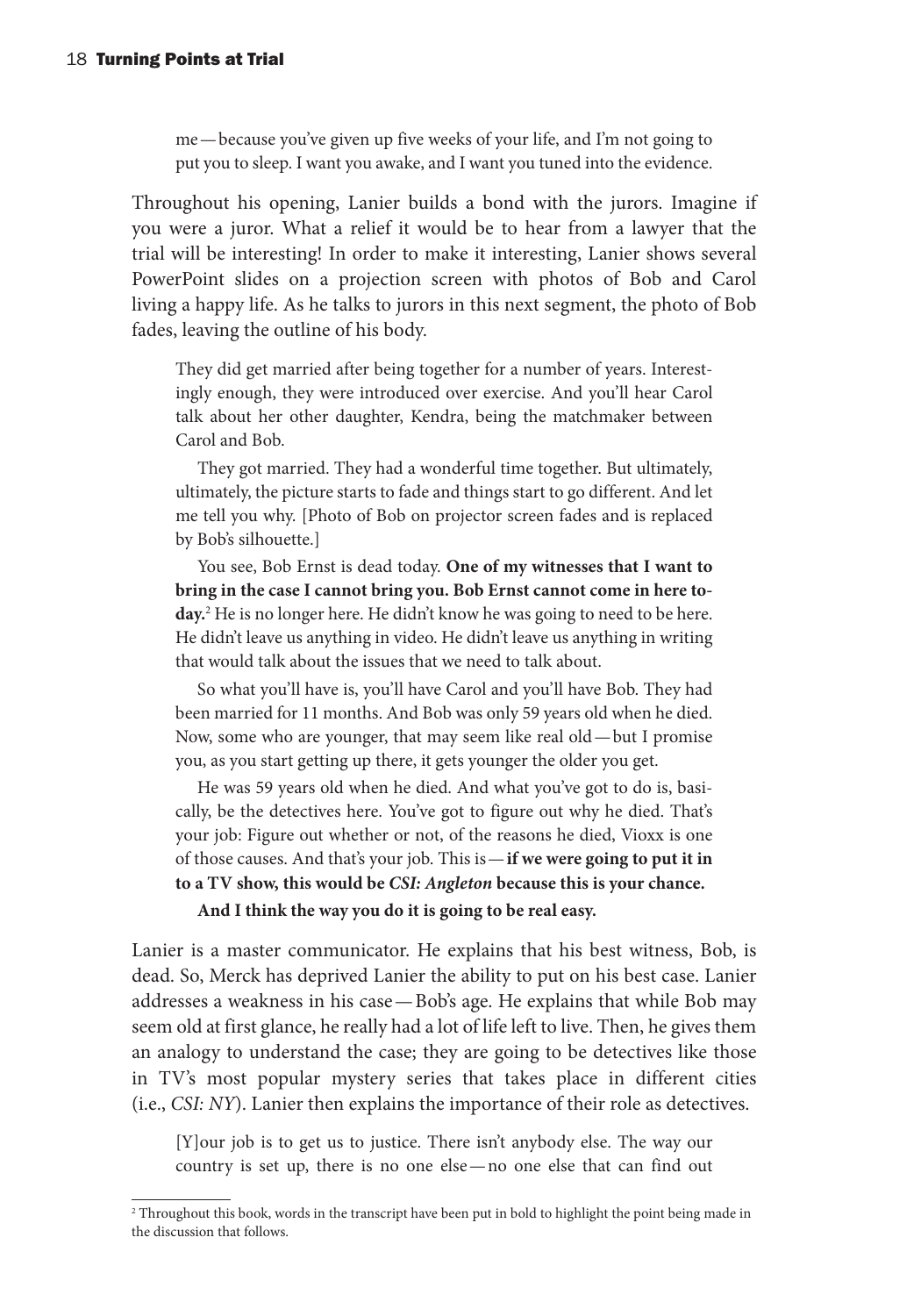whether or not Merck is a cause but you. That's it. **That's the calling.** This is what's on your life right now. Nobody else has this power. A judge can't do it. This is not a bench trial. Judge can't do it. Politicians can't do it. Nobody else can do it. This is something you've got. This is where you can make a difference in the world, absolutely can….

I'm going to show you the motive, and I'll prove it to you. And my burden is to prove it by 51 percent, but I got to tell you, I'll prove it to you. **There's not going to be that doubt in your mind.** You're going to see the motive. You're going to see it clear.

The key to telling a meaningful story is to relate why it matters. Lanier empowers the jury and explains that this is not just a trial, but a chance for the jurors to make a difference in the world. Second, Lanier does what so few lawyers do (but should). He takes on an additional burden of proof and promises that he will prove his case beyond any doubt. He is not going to hide behind the lessor proof of 51 percent. How comforting it must have been for the jurors to know that their decision will be easy because Lanier will bring overwhelming evidence of absolute proof. Lanier's approach is consistent with how we reach decisions anyway. Jurors decide who is right, not who is just barely right (51 percent). Judges can give the instruction that a plaintiff only needs to prove his case by 51 percent, but it can't overcome human nature.

Let's start with motive. Merck had the motive. What was the motive? **The motive was money.** Don't get me wrong. I think it's fine for a corporation to exist to make money. That's how we have jobs. That's how we have products. I think that's a good thing. But what companies have to do is, they have to watch to make sure that money doesn't take a priority position over health and safety.

Merck had new management that came into play in 1994, and this new management took the company and **they tried to turn Merck into an ATM machine**, a machine that's spitting out the money, a machine where they could punch the buttons and they could draw out all the cash they want and need….

#### Discusses weakness

Notice below how Lanier turns a weakness into a strength. He anticipates that the defense counsel will discuss all the good Merck has done. Lanier admits Merck was a great company in the past, but he will show that it is not anymore.

See, the historical company Merck had been was a family-run company. It had been a good company. I'm going to tell you, the history of Merck before this is a good history. Founded by George Merck. They put out real nice books on it [indicating]. This was a company that was really working hard to find good drugs over the years.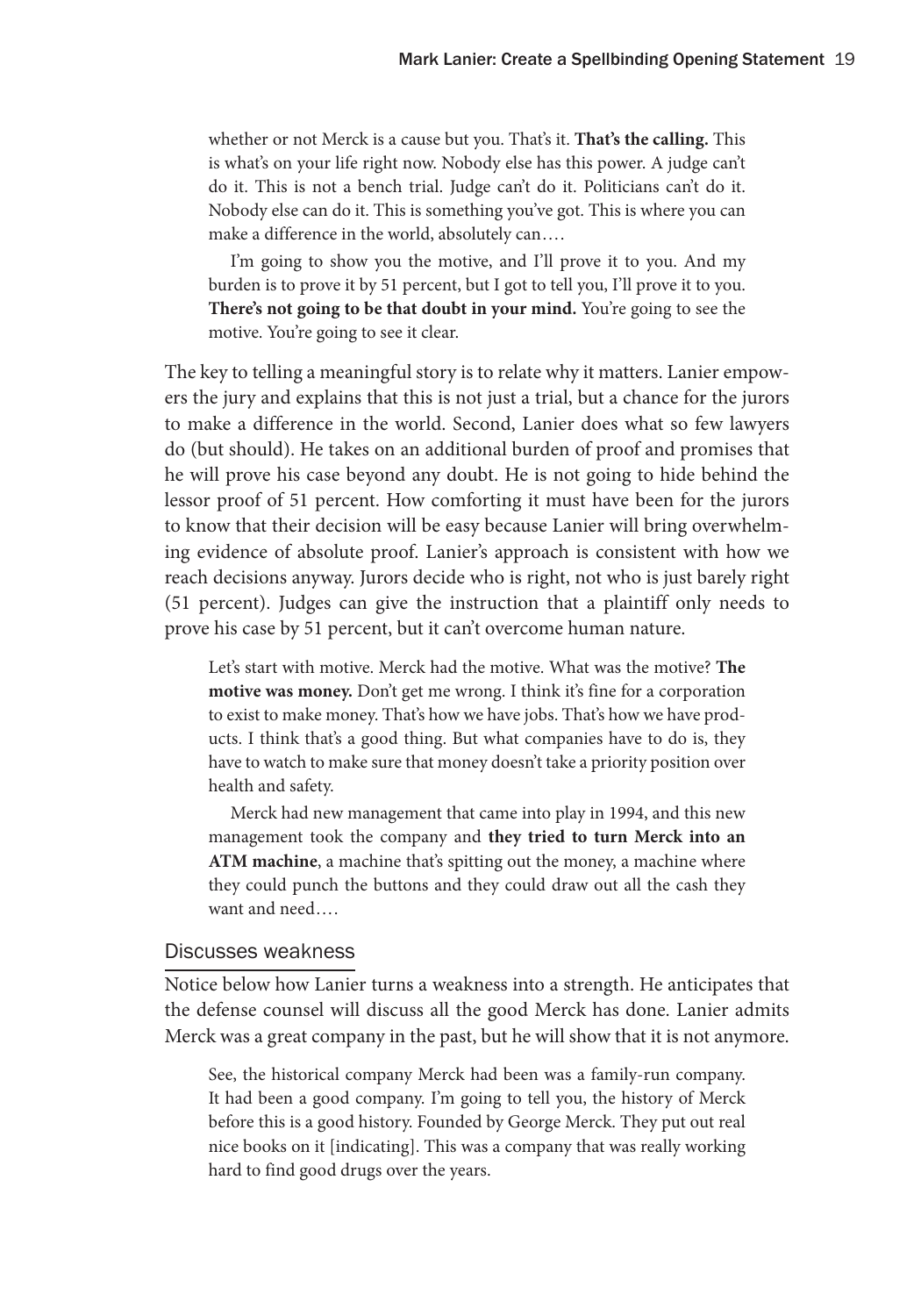Several hundred thousand people a year die from having arteries that are clogged up with plaque, then having a rupture in the plaque, and then having a blood clot form in the artery so that not enough blood gets to the heart. It's the leading cause of death in the United States.

Merck would get a hung jury in this trial and then win on the retrial. Notice how well Beck frames his argument. Unlike the defense counsel's view in Lanier's trial that it is going to be a long trial with a lot of evidence that presents a tough job for the jury, Beck says the case is simple: The plaintiff died from something that is very common in America; indeed, it is the leading cause of death, and it has nothing to do with Vioxx. Also, in contrast to the approach in Angleton that was defensive and apologetic, Beck came out swinging. Finally, instead of providing content that was bland, Beck provided the jury with a startling fact about the leading cause of death in the United States.

# 1.9 CHAPTER CHECKLIST

#### Lanier's philosophy about life and the practice of law

- 1. A great lawyer can influence the outcome of a case, but it is not so big a difference as people think. The key is that the average lawyer will make more mistakes than a great lawyer, and those mistakes can lose a case.
- 2. It is not worth being a great trial lawyer if you have to sacrifice your time with your family.
- 3. Success is when you reach the end of your life and looking back, you feel that you have taken care of your family, taken care of your talents, and have served.
- 4. "I have a limited number of days on this earth. I don't want to spend my efforts doing something I don't believe in."
- 5. When an expert is clearly lying on the stand, you should challenge the expert's conclusions but never make it personal.
- 6. The biggest mistake lawyers make is stretching the truth. Jurors smell that, and you lose credibility.

#### Lanier's strategies for a great opening statement

- 1. Long before the trial begins, think of a theme in the form of a story, TV show, or movie that applies to your case.
- 2. Look for ways to change bad facts into good facts.
- 3. Don't oversell your case.